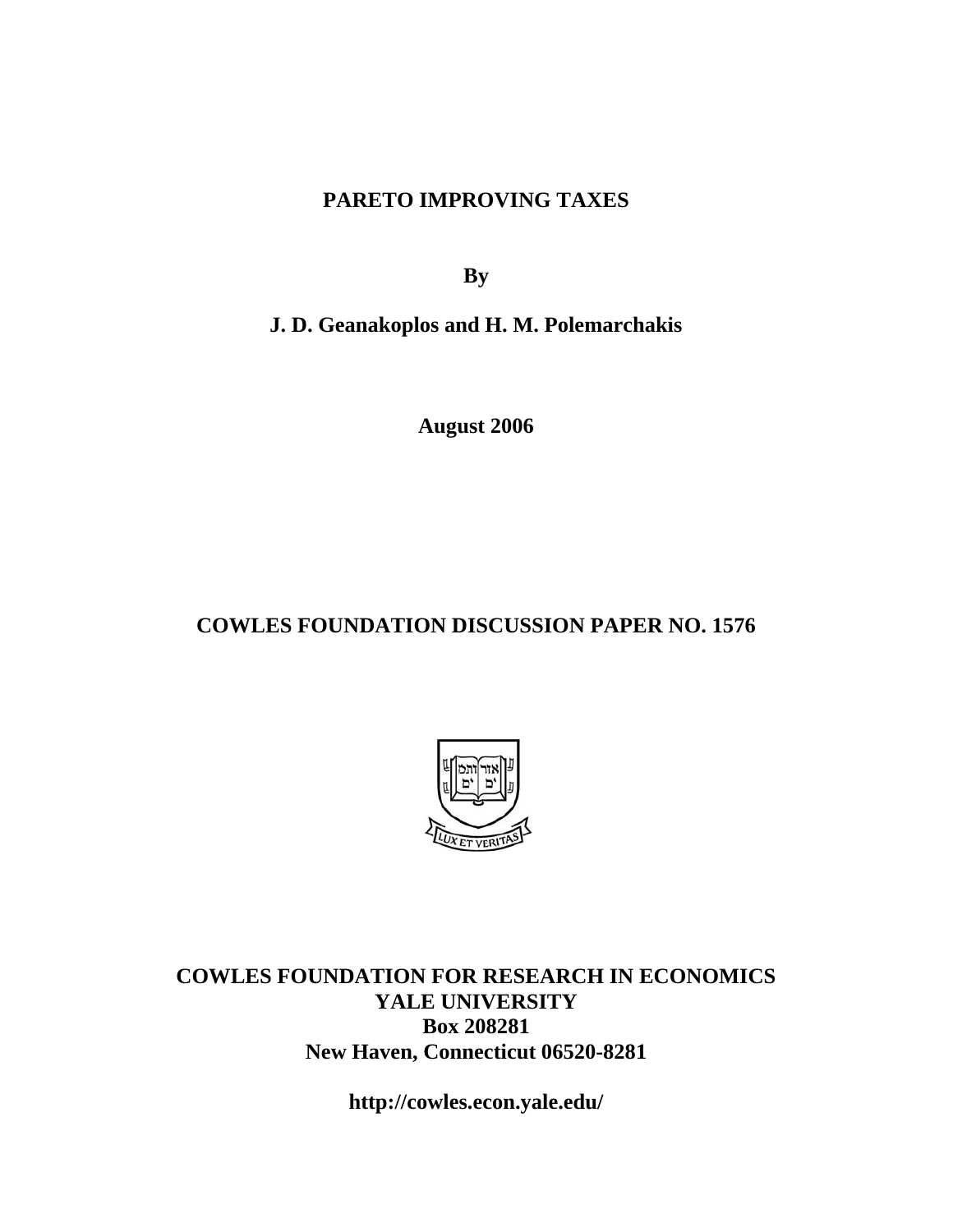# Pareto improving taxes

J. D. Geanakoplos $^1$   $\qquad$  H. M. Polemarchakis  $^2$ 

July 1, 2006

<sup>1</sup>john.geanakoplos@yale.edu; Cowles Foundation, Yale University.

 ${}^{2}$ h.polemarchakis@warwick.ac.uk; Economics, University of Warwick.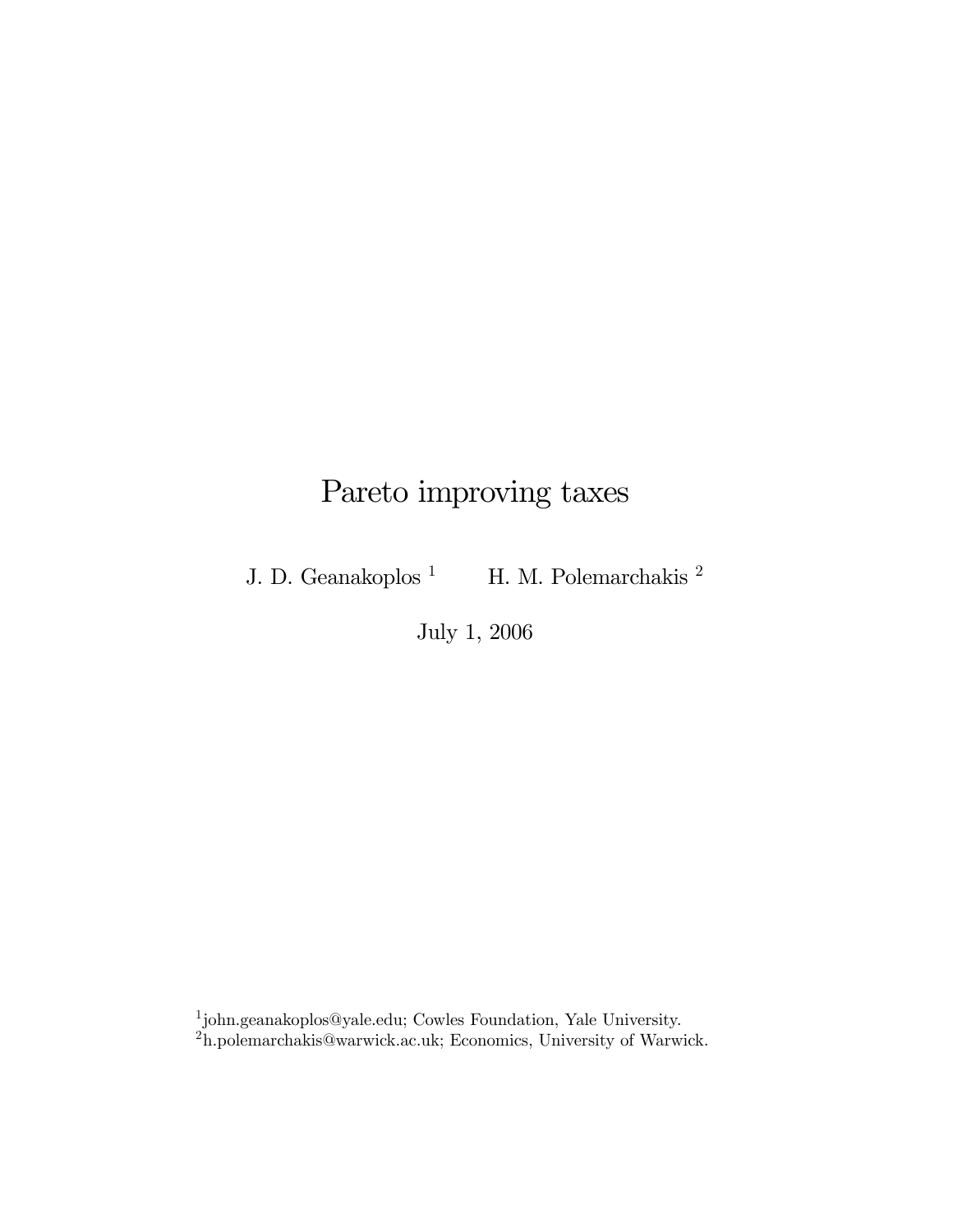#### Abstract

We show that in almost every economy with separable externalities, every competitive equilibrium can be Pareto improved by a package of anonymous commodity taxes that cause prices to adjust and markets to reclear at different levels of individual consumption. The argument can be extended to economies with strategic interactions, incomplete asset markets or asymmetric information. This constrained suboptimality of competitive allocations might provide a rationale for economic policy in economies with externalities.

Key words: externalities, commodity taxes, constrained suboptimality.

JEL classification numbers: D50, D60, D62, D82.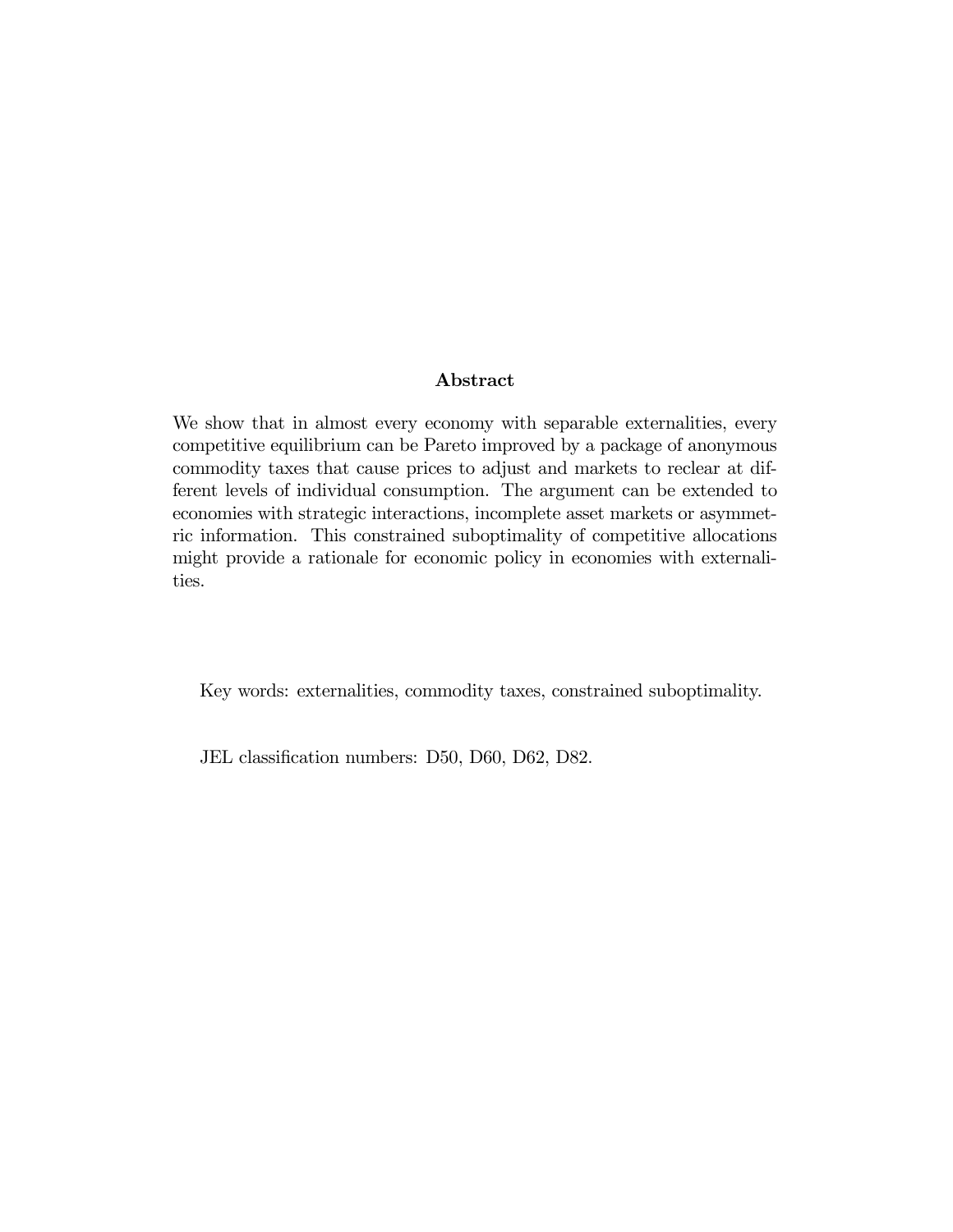# 1 Introduction

It is a curious fact that most policy makers regard taxes as bad, while at the same time they recognize the existence of widespread externalities. In this paper we try to make the case that there is almost always a tax package that is good for everybody.

The classical theorems of welfare economics, formulated definitively in Arrow (1951) and Debreu (1951), established the equivalence between competitive equilibrium allocations and Pareto optimal allocations in economies without externalities. When there are externalities, private costs and social costs differ, and competitive equilibria are not likely to be Pareto efficient. Agents will typically make poor social choices, for example, smoking too much or driving too much, because they do not take into account the cost they impose on bystanders who must inhale their smoke or exhaust fumes, not to mention getting crowded out of highway space. Lindahl (1919) and Pigou (1920, 1932) famously argued that taxes could be an appropriate antidote to the socially false incentives provided by competitive prices, because if the taxes were set equal to the external cost imposed on third parties, then agents would effectively internalize the externality, taking into account the cost they imposed on others. Despite general familiarity with Pigouvian taxation, policy makers have not embraced the concept of "good taxes". We believe there are at least three reasons.

In the first place, any one tax hurts some people while helping others. The bystander does not have to breathe as much noxious air, but the smoker must pay a tax and not enjoy as many cigarettes. Unless one is prepared to make interpersonal utility comparisons, valuing bystanders' utilities more than smokers' utilities, the Pigouvian observation about divergent private and social costs is not an argument by itself for taxation.

Second, if Pigouvian taxation is taken to its logical conclusion, then different individuals should face different tax rates for the same good. (A smoker who always lights up outdoors should pay less tax than his brother who only smokes in crowded restaurants, because he causes less damage.) This idea was elaborated in Lindahl (1919, 1928), Samuelson (1954), Coase (1960), and Arrow (1970). In "Lindahl equilibrium", Pareto efficiency is indeed achieved by charging different taxes for the same good, depending on the buyer. Furthermore, combining these individual specific taxes with a carefully chosen program of individually targeted income redistribution (often exceeding the revenue raised by the taxes) can achieve allocations that Pareto dominate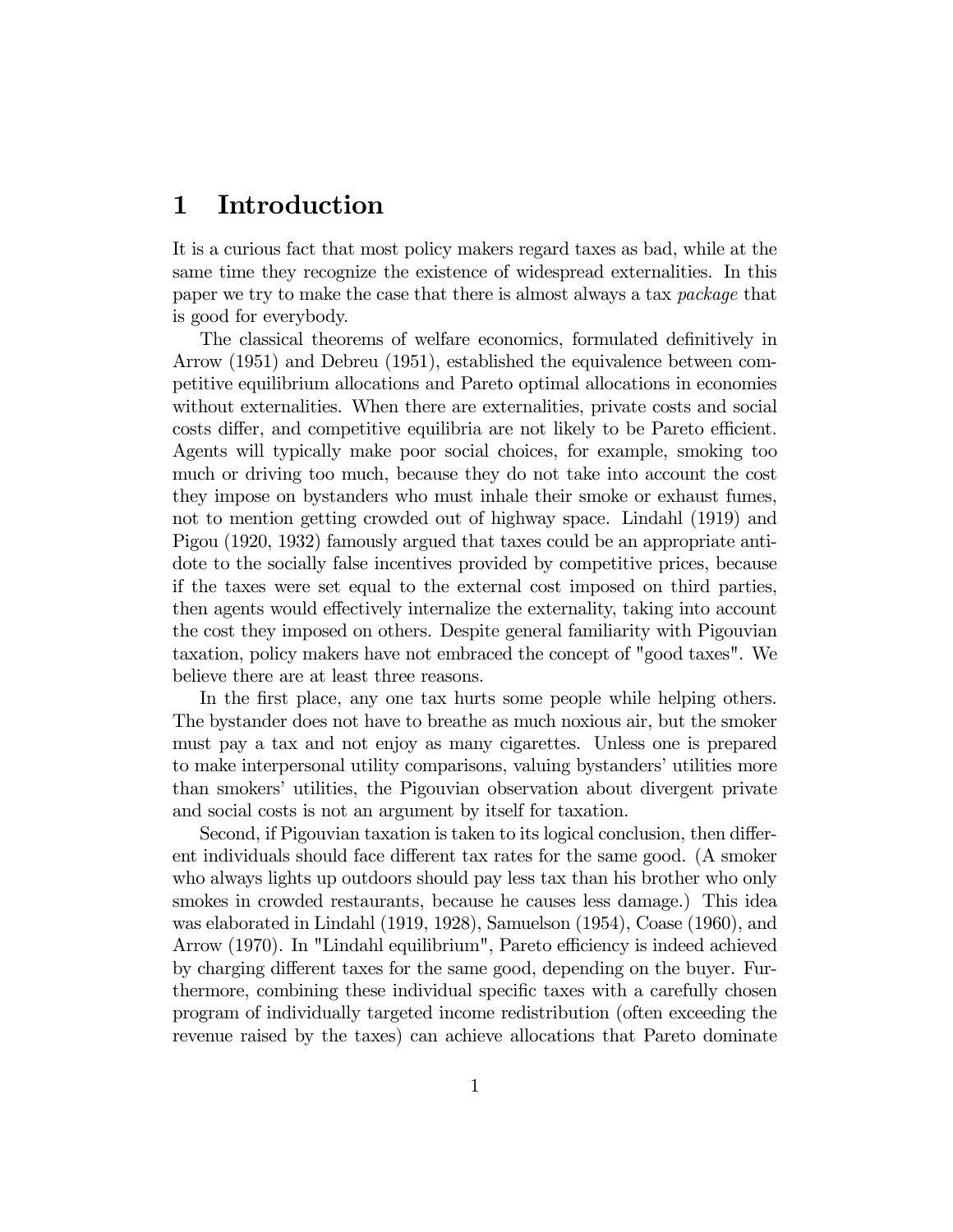purely competitive equilibrium. But such detailed, and discriminatory, interventions seem hopelessly complicated, and possibly illegal.

Third, even if it were practical to implement a plan that taxed and redistributed on a person specific basis, how would the tax authorities ever know which individuals to charge the higher taxes? As Arrow (1970) pointed out, Lindahl equilibrium does not satisfy the incentive compatibility constraints of Hurwicz (1972), since it is not in the interest of individuals to reveal the information necessary for the price mechanism to function.

In this paper we suppose that the social planner can discover the population distribution of household types (say a continuum of each of  $I > 1$  types of households, where a type defines an agent's preferences, endowments, and the externalities his consumption generates). The planner does not need to know which agent is of which type. We also suppose there are more commodities  $L$ than household types,  $L > I$ . We show that for almost all externalities, there is a way to make everybody better off than they would be under perfect competition by taxing or subsidizing commodities anonymously (everyone pays the same tax) and redistributing the tax revenue anonymously (each household gets the same rebate, independent of their income or how much they spent or what taxes they paid). It is not necessary to make interpersonal utility comparisons to see that this tax package is better than laissez faire, taxes do not need to be individual specific, and the central planner needs to know about population characteristics and not about individuals.

Our proof introduces the standard techniques of differential topology, used so often in general equilibrium theory, into public finance, where the techniques have seldom been applied.

The theorem does not address several important questions. It does not say how big the taxes could be, and thus how much revenue they could generate, and still Pareto improve on laissez faire. Taxes in modern economies are quite high, and have potentially large incentive effects. One message of our theorem is that it might be useful to consider how much of this revenue could be raised through a package of "good taxes" that raise welfare instead of simple income taxes that might discourage work.

The theorem compares welfare at competitive equilibrium (with no taxes) to equilibrium after the "good tax package" has been implemented. It does not examine whether starting from a situation with an income tax, it is always possible to find a tax package raising the same revenue but making everyone better off.

The theorem considers only separable externalities, which do not affect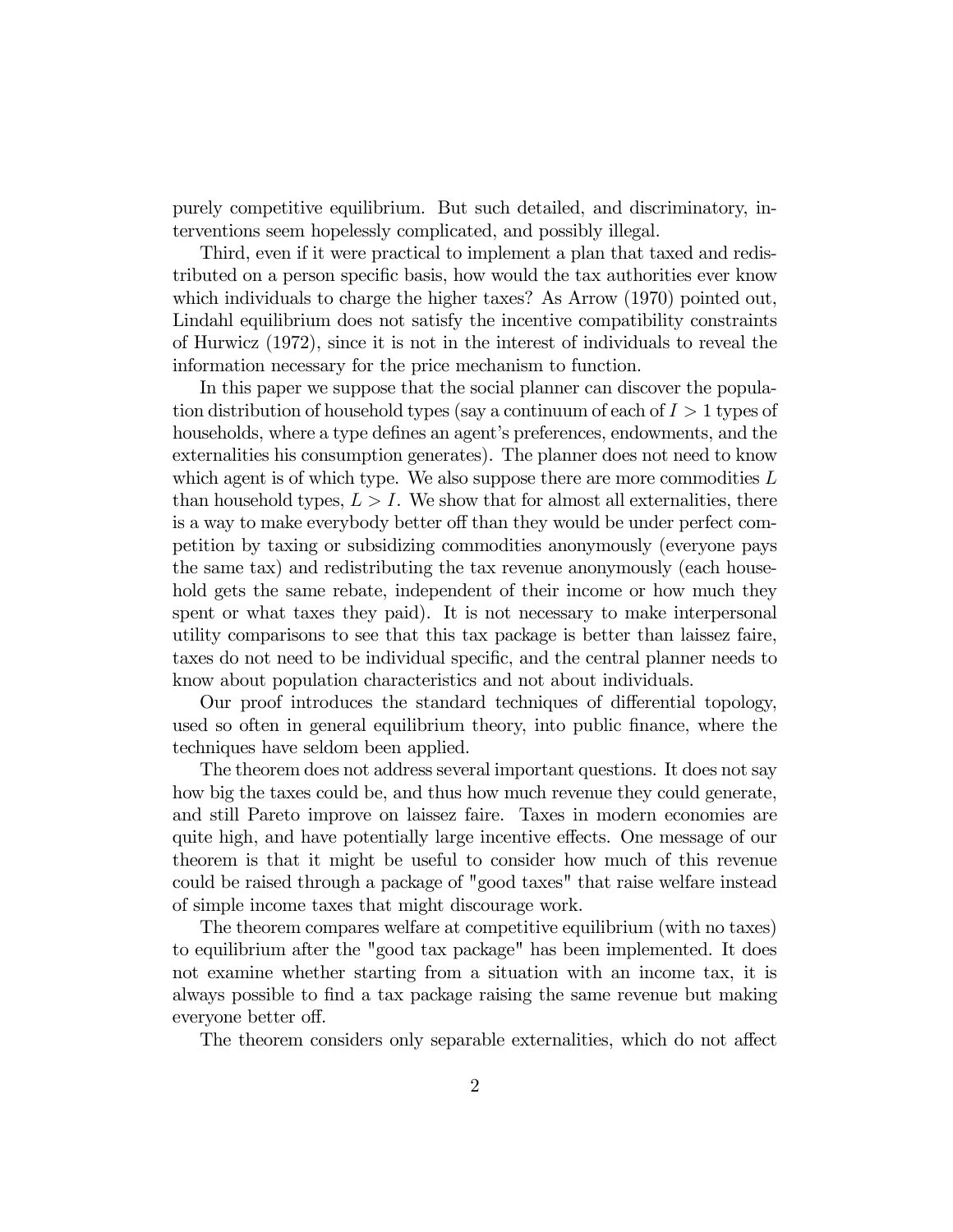any agent's marginal rate of substitution between goods. Moreover, the theorem is proven for almost all externalities. It is possible that a deeper analysis might show that for any nontrivial (separable or nonseparable) externality, some tax package could be found to Pareto improve on competitive equilibrium. Economies that allow for strategic interactions generalize economies with externalities. It would then be an immediate extension of the deeper argument to show that, with strategic interactions, generically, there are commodity taxes that lead to Pareto improvement in welfare.

Our theorem also does not suggest how the social planner might come to know the distribution of agent types in the population. But that is a far smaller information burden than knowing the type of every individual.

The demonstration that competitive equilibria in economies with externalities are constrained suboptimal makes an important methodological point. Tax intervention is often said to be counterproductive because competitive equilibrium cannot be Pareto improved by anonymous taxes. Since externalities are ubiquitous, our theorem shows that such a view is untenable. Tax intervention may be counterproductive because the fiscal authority does not know enough about the population distribution of tastes and endowments to set the right taxes and subsidies, but not because there are no beneficial taxes and subsidies. The argument shows that such taxes exist; it does not indicate how to compute them.

An alternative approach would be to ask which allocations can be implemented as strategic equilibria, through the design of mechanisms and an explicit recognition of incentive compatibility constraints, as introduced by Hurwicz (1973, 1979) or, in an abstract setting, by Maskin (1999) and developed in the theory of contracts. We have eschewed this approach in order to focus on the functioning of competitive, anonymous markets. We have in effect severely constrained the kinds of interventions that a policy maker could use, and yet we still prove the existence of Pareto improving taxes.

Work in public finance, starting with Ramsey (1927), and developed in Diamond and Mirrlees (1971) and Diamond (1975) characterized second-best commodity taxes in the presence of public goods or in the absence of lumpsum transfers; Guesnerie (1977) posed the problem from the perspective of tax reform. Importantly, this work did not provide sufficient conditions, stated in terms of fundamentals, i.e. preferences and endowments, for commodity taxes to Pareto improve over non-intervention; the argument here establishes that, under regularity conditions, this is generically the case.

While our question of the existence of Pareto improving taxes, constrained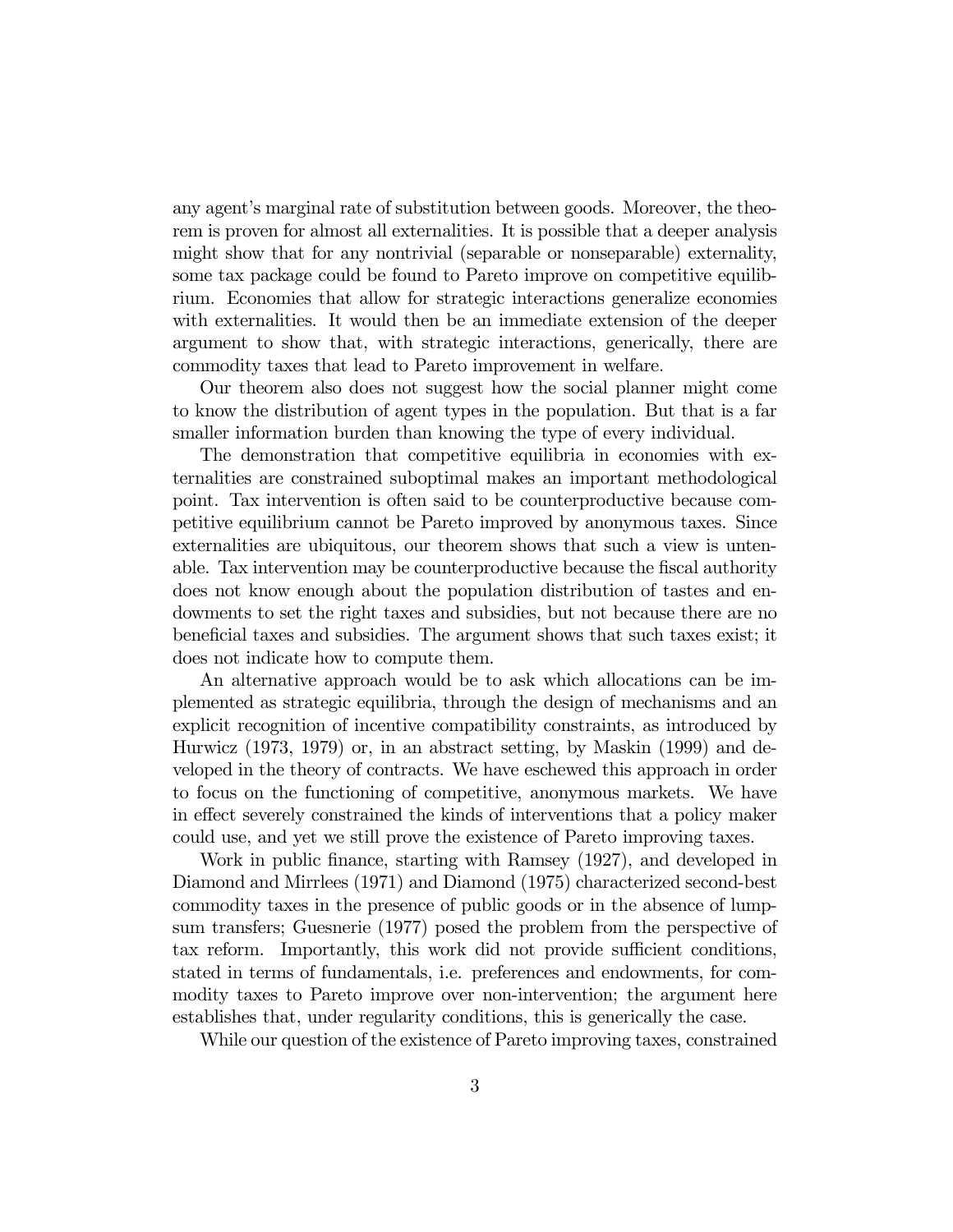to be anonymous, does not seem to have been posed in precisely our form for externalities, the analogous question when externalities are replaced by incomplete asset markets or asymmetric information has been analyzed repeatedly.

With uncertainty and an incomplete asset market, Geanakoplos and Polemarchakis (1986) proved the constrained suboptimality of competitive equilibrium allocations: generically, there is a reallocation of assets that leads to a Pareto superior allocations of goods after prices in commodity spot markets adjust and markets clear. This phenomenon had been illustrated (but not proved) in Stiglitz (1982), while Citanna, Kajii and Villanacci (1998) refined the proof. Citanna, Polemarchakis and Tirelli (2001) showed that taxation, which is anonymous, could induce a Pareto improving reallocation of assets.

The Pareto improving possibilities generated by the taxation of exchanges in economies with asymmetric information was introduced by Grossman and Stiglitz (1986). Dubey, Geanakoplos and Shubik (1997), and later Bisin, Geanakoplos, Gottardi, Minelli and Polemarchakis (2002), showed that many adverse selection and moral hazard problems, including the adverse selection problem described in Akerlof (1970) or Rothschild and Stiglitz (1976), and the moral hazard phenomena described in Mirrlees (1977), could be recast in a more standard general equilibrium context with two changes: promises by different agents are pooled together, and the deliveries each agent makes are an option for him. Bisin, Geanakoplos, Gottardi, Minelli and Polemarchakis (2002) showed that, generically, the anonymous taxation of these contracts can effect a Pareto improvement.

In this prior work on constrained inefficiency it was possible to confront directly the question of how the central planner could discover enough about the characteristics of the agents to find the right tax rates. Even when the asset market is incomplete, Geanakoplos and Polemarchakis (1990) showed that the utility function of an individual can be identified from his demand function for commodities and assets; recently, Kubler, Chiappori, Ekeland and Polemarchakis (2002) extended the argument to show that every individual utility can be obtained from aggregate demand or the graph of the equilibrium correspondence as the allocation of endowments varies. For economies with a public good, Snyder (1977) obtained results concerning restrictions on the market behavior of optimizing individuals, but Carvajal (2002) showed that the results do not generalize.

Unfortunately the separable externalities we assume in this paper do not have observable consequences for agent demands, so we must leave open the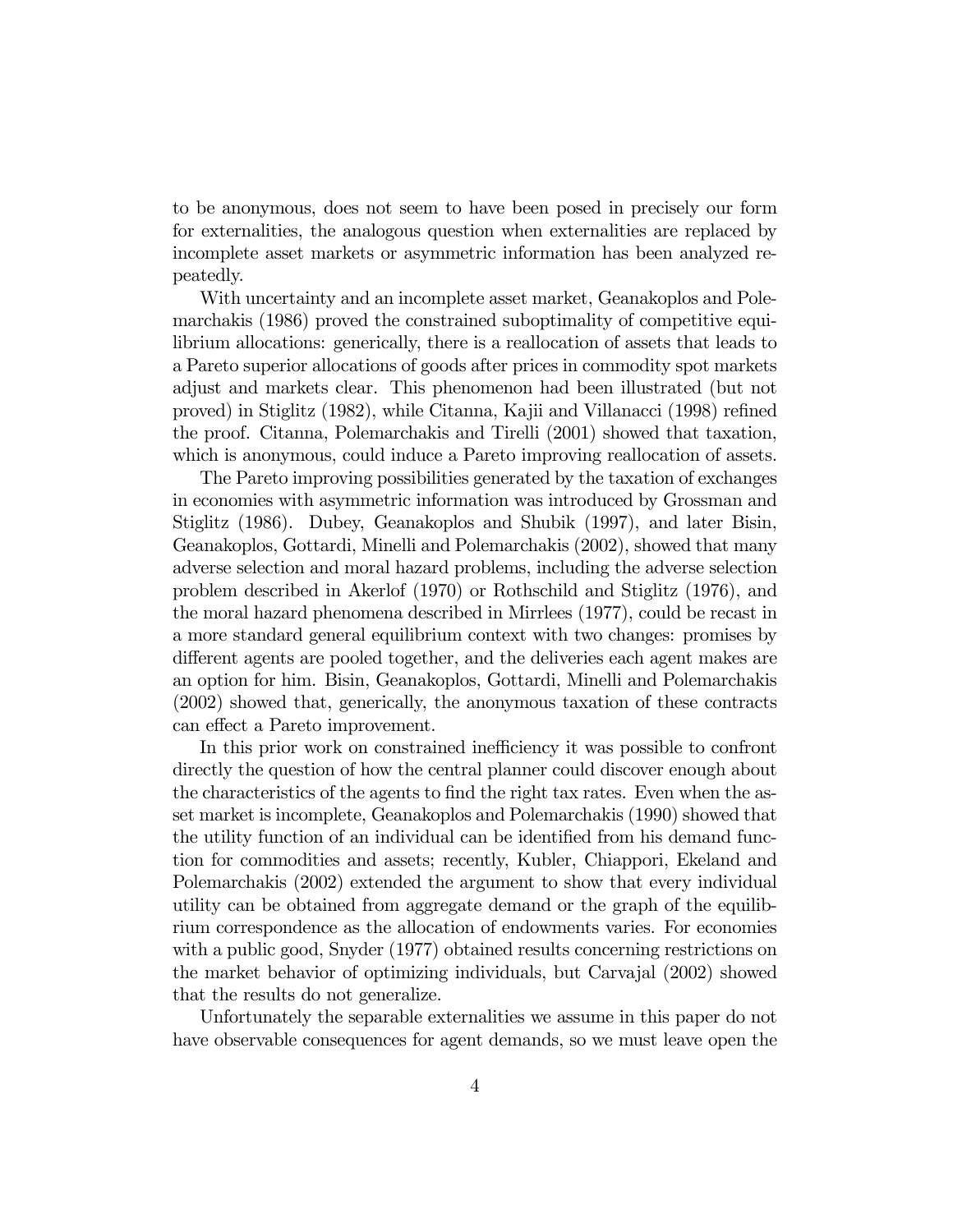question of how the central planner could discover the size of the externalities one man's consumption inflicts on others.

# 2 The economy

Household types are represented by individuals  $i \in I = \{1, \ldots, I\}$ , and commodities by  $\ell \in L = \{1, ..., L\}$ . We imagine a continuum of individuals of each type i.

For any individual  $i \in I$ , we denote a non-negative consumption bundle by  $x^i = (x_1^i, \ldots, x_l^i, \ldots, x_L^i) \in \mathbb{R}^L_+$ ; across individuals, we denote an allocation of commodities by  $\vec{x} = (x^1, \ldots, x^i, \ldots x^I) \in \mathbb{R}^{LI}_+$ . When we wish to emphasize the consumption of some individual i, we write  $\vec{x} = (x^i, x^{-i})$ , where  $x^{-i} =$  $(x^h : h = 1, \ldots, I, h \neq i)$  is the complementary allocation.

An individual is described by his utility function and endowment. His utility function  $u^i : \mathbb{R}^{LI}_+ \to \mathbb{R}$  has domain the set of allocations. The dependence of  $u^i$  on  $x^{-i}$  is what we mean by an externality, since in competitive equilibrium individual i has no control over  $x^{-i}$  and yet his utility depends on it. His endowment is a vector of goods  $e^i \in \mathbb{R}^L_{++}$ , a consumption bundle.

Across individuals, the profile of utility functions is  $\vec{u} = (u^1, \ldots, u^i, \ldots, u^I),$ and the allocation of endowments is  $\vec{e} = (e^1, \ldots, e^i, \ldots, e^I)$ . The pair  $(\vec{u}, \vec{e})$ defines an economy.

The aggregate endowment is  $e = \sum_i e^i$ . At an allocation, aggregate consumption is  $x = \sum_i x^i$ , and the allocation is feasible if  $x = e$ .

The profile of utilities at an allocation is  $\vec{u}(\vec{x}) = (u^1(x^1), \ldots, u^i(x^i)),$  $\dots, u^{I}(x^{I})$ ). An allocation,  $\vec{x}_1$ , is Pareto superior to another,  $\vec{x}_2$ , if  $\vec{u}(\vec{x}_1)$  $\vec{u}(\vec{x}_2)$ ; a feasible allocation is Pareto optimal if a Pareto superior feasible allocation does not exist.

Prices of commodities are denoted by  $p = (p_1, \ldots, p_l, \ldots, p_L) \in \mathbb{R}^L_+$ , and commodity tax rates by  $(t_1,\ldots,t_l,\ldots,t_L) \in \mathbb{R}^L$ ; prices are positive, but tax rates may be negative  $-t_l < 0$  is a subsidy. We shall always regard a tax as levied on the buyers, so that a commodity with price  $p_{\ell}$  and tax rate  $t_{\ell}$ costs any buyer  $p_{\ell} + t_{\ell}$ , but brings revenue of only  $p_{\ell}$  to the seller. Lump-sum transfers of revenue are determined by a single scalar  $\tau \in \mathbb{R}$  representing the transfer to each individual. The transfer can be positive or negative. Taxes and transfers are anonymous.

An individual regards the transfer of revenue that he receives as independent of the commodity taxes that he pays.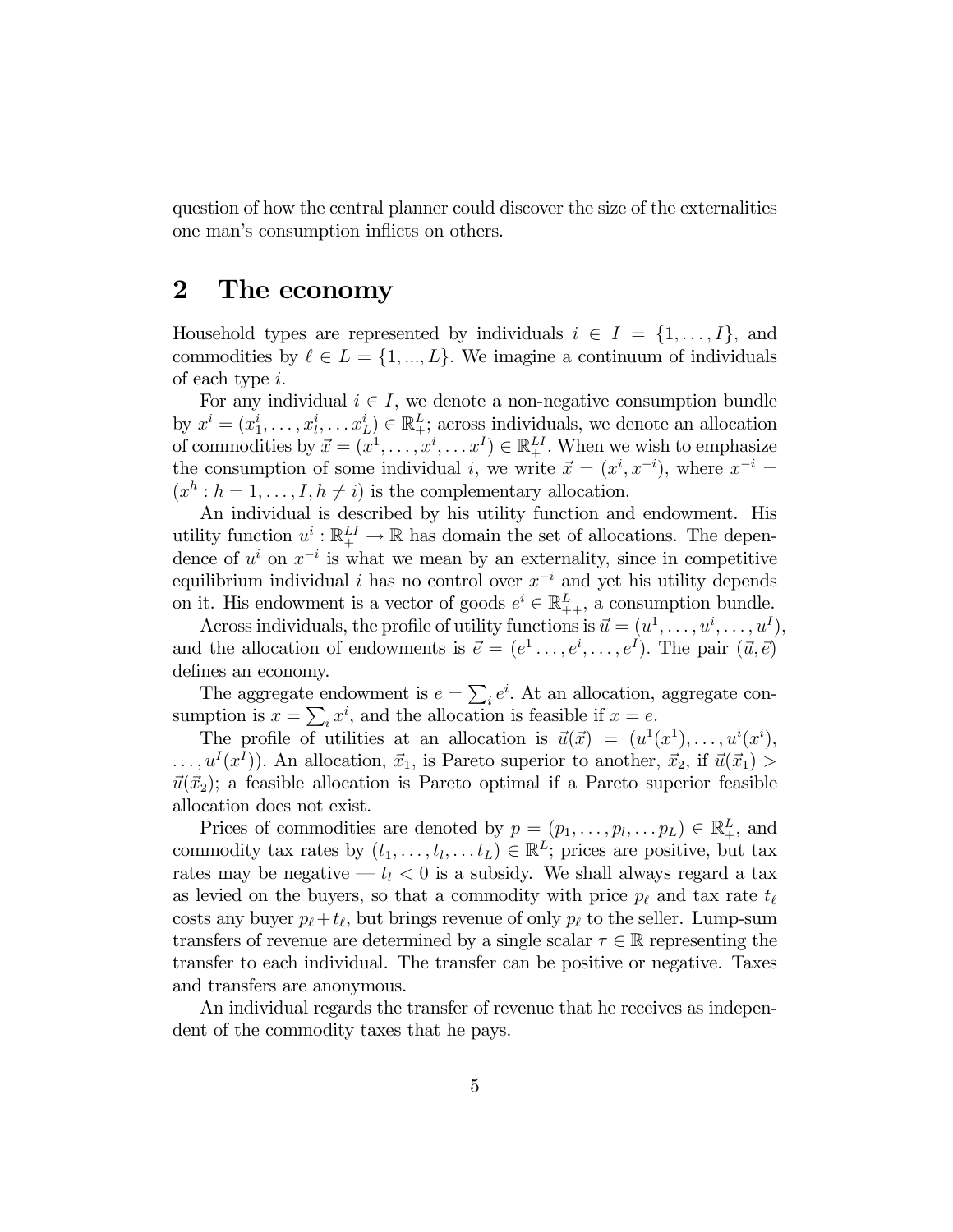At prices p and tax rates t and revenue  $\tau$  and complementary allocation  $x^{-i}$ , the optimization problem of an individual  $i \in I$  is

$$
\max_{x \in \mathbb{R}_+^L} u^i(x, x^{-i})
$$
  
s.t  $(p+t) \cdot (x - e^i)_{+} - p \cdot (x - e^i)_{-} \le \tau$ 

The solution to the optimization problem is  $x^{i}(p, t, \tau, x^{-i}, e^{i}).$ 

Given an economy  $(\vec{u}, \vec{e})$  and tax rates t, a competitive t-equilibrium consists of prices and a feasible allocation,  $(p, \vec{x})$ , such that  $x^i \in x^i(p, t, \tau, x^{-i}, e^i)$ , where  $\tau = (1/I) \sum_i t \cdot (x^i - e^i)_+$  is the per capita share of the tax revenue  $\sum_i t \cdot (x^i - e^i)_+.$ 

A competitive equilibrium is a competitive t-equilibrium at tax rates  $t =$ 0.

A feasible allocation is constrained Pareto suboptimal if there exists a tax package t and a Pareto superior competitive t-equilibrium allocation.

The purpose of the paper is to prove the following theorem, whose terms will be made formally precise in the next sections.

**Theorem** For almost all economies with separable externalities and  $L > I$ , every competitive equilibrium is constrained Pareto suboptimal; that is, for each competitive equilibrium, there exists an anonymous tax package t and a competitive t-equilibrium allocation which Pareto dominates it.

# 3 Walrasian equilibria

An economy is Walrasian if there are no external effects: for every individual, the utility function,  $u^i$ , is independent of the complementary allocation,  $x^{-i}$ , and there are no taxes or transfers:  $t = 0$  and  $\tau = 0$ . For such economies it is notationally easier to take the domain of  $u^i$  to be simply  $\mathbb{R}^L_+$ .

A Walrasian economy is smooth if, for every individual  $i \in I$ ,

- 1. the utility function,  $u^i$ , is continuous, strictly monotonically increasing and strictly quasi-concave;
- 2. in the interior of its domain of definition, the utility function is twice continuously differentiable, differentiably strictly monotonically increasing:  $Du^i \gg 0$ , and differentiably strictly quasi concave:  $y'Du^i = 0 \Rightarrow$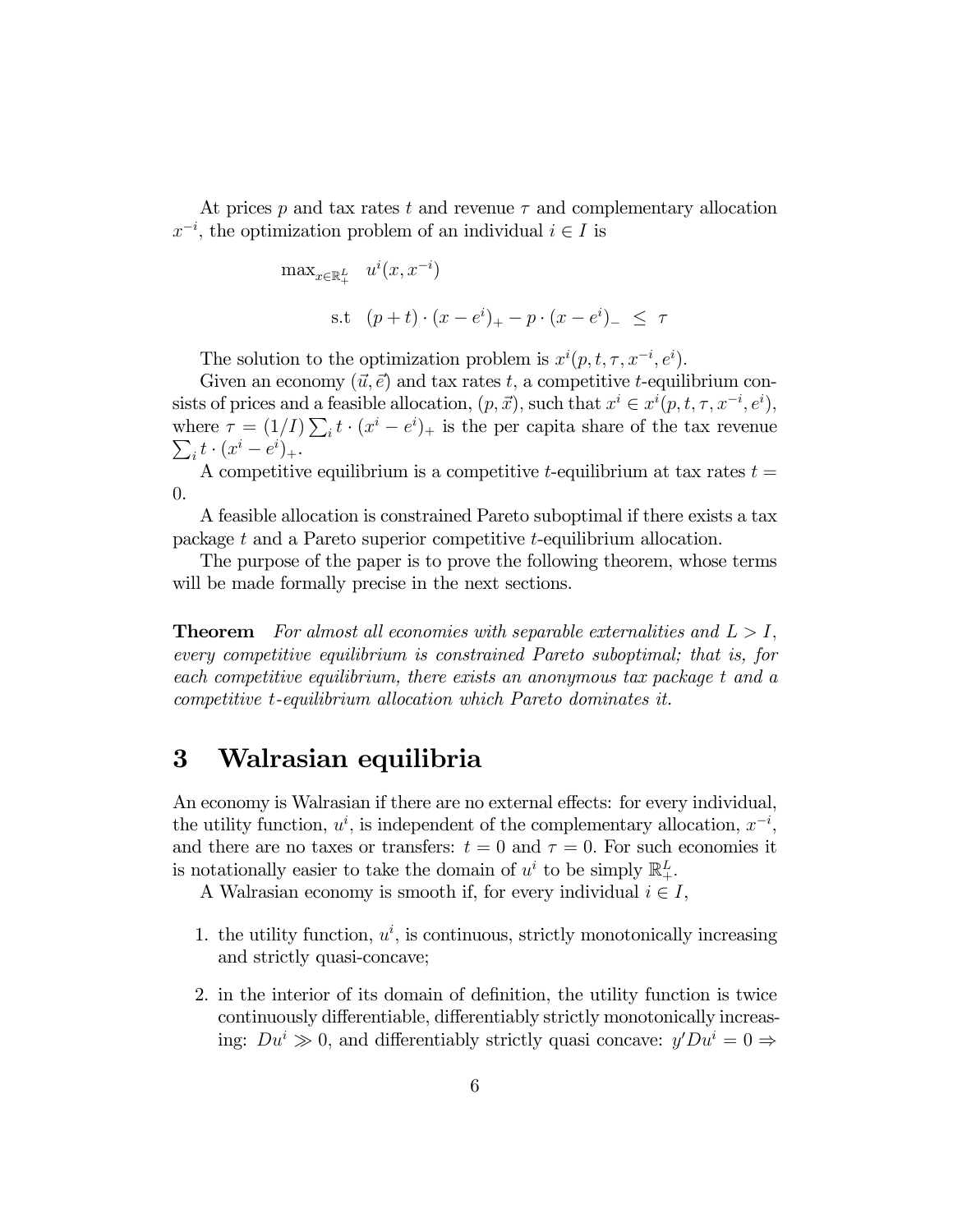$y'(Du^i)y < 0$ , for  $y \neq 0$ ; along any sequence  $(x_n^i : n = 1,...)$ , with  $\lim_{n\to\infty} x_n^i = \overline{x}^i$  a consumption bundle on the boundary,  $\lim_{n\to\infty} =$  $||Du^{i}(x_{n}^{i})||^{-1}Du^{i}(x_{n}^{i}) \cdot x_{n}^{i}=0;$ 

3. the endowment is strictly positive:  $e^i \gg 0$ .

From now on we fix  $L > I > 1$ , and  $\vec{u}^* = (u^{*1}, ..., u^{*i}, ..., u^{*I})$  satisfying  $1-2$  above. The set of economies,  $\mathcal{E}$ , is then parameterized by the allocation of endowments,  $\vec{e}$ ;  $\mathcal{E} = \mathbb{R}_{++}^{LL}$  is an open set in Euclidean space of dimension LI. A property holds for "almost all" economies or "generically" if it holds for an open set  $\mathcal{E}' \subset \mathcal{E}$  of economies whose complement  $\mathcal{E}\backslash \mathcal{E}'$  has Lebesgue measure zero. We call the set  $\mathcal{E}'$  generic or say it has full Lebesgue measure.

We now quickly review the main properties of competitive equilibrium for Walrasian economies. These were established by Debreu in 1970.

With no taxes or income transfers or externalities, the optimization problem of the individual  $i \in I$  is

$$
\max_{x^i \in \mathbb{R}_+^L} u^i(x^i)
$$
  
s.t  $p \cdot (x^i - e^i) \le 0$ .

The solution to the optimization problem of the individual exists and is unique, and is denoted by  $x^{i}(p, e^{i})$ . The excess demand function of the individual,  $z^i$ , is defined by  $z^i(p, e^i) = x^i(p, e^i) - e^i$ .

The individual excess demand function is continuously differentiable, and it satisfies homogeneity of degree 0 in prices:  $z^{i}(kp, e^{i}) = z^{i}(p, e^{i})$ , for  $k > 0$ , and Walras' law:  $p \cdot z^i(p, e^i) = 0$ ; also, along any sequence  $(p_n : n = 1, \ldots),$ with  $\lim_{n\to\infty}$  =  $\bar{p}$  on the boundary of the strictly positive domain,  $\lim_{n\to\infty}$  =  $||z^i(p_n, e^i)|| = \infty$ <sup>1</sup>.

A Walrasian equilibrium consists of prices and a feasible allocation,  $(p, \vec{x})$ , such that  $x^i \in x^i(p, e^i)$ , for every individual.

Since the utility functions of individuals are strictly monotonically increasing, it is sufficient to restrict attention to strictly positive prices:  $p \gg 0$ . By homogeneity it also suffices to restrict attention to equilibrium prices  $p = (p_1, \ldots, p_{L-1}, 1)$  for which commodity  $l = L$  is numéraire.

The aggregate excess demand function, z, is defined by  $z(p, \vec{e}) = \sum_i z^i(p, \vec{e})$  $(e<sup>i</sup>)$ ; it inherits the continuous differentiability of the excess demand functions

<sup>&</sup>lt;sup>1</sup>Debreu (1972, 1976).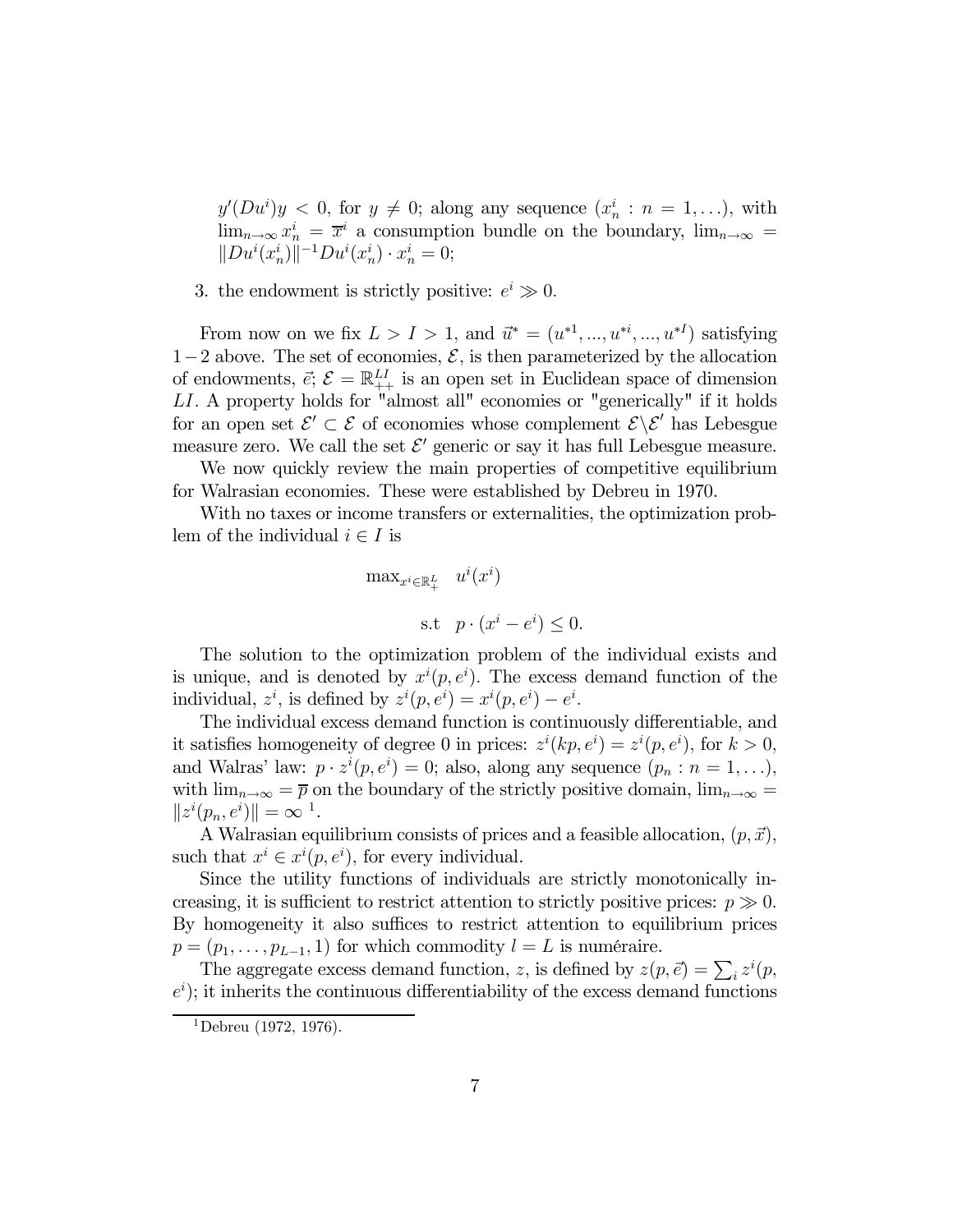of individuals, and it satisfies homogeneity of degree 0 and Walras' law; along any sequence  $(p_n : n = 1, \ldots)$ , with  $\lim_{n \to \infty} p$  on the boundary of the strictly positive domain,  $\lim_{n\to\infty} = ||z(p_n, \vec{e})|| = \infty$ .

The truncated excess demand of an individual is  $\hat{z}^i = (z_1^i, \ldots, z_{L-1}^i)$ ; it is the demand for commodities other than the numéraire. Similarly, the truncated excess demand for the economy is  $\hat{z} = (z_1, \ldots, z_{L-1}).$ 

For an economy,  $\vec{e}$ , we write  $\hat{z}_{\vec{e}}(p)=\hat{z}(p,\vec{e})$ . Walrasian equilibrium prices satisfy  $\hat{z}_{\vec{e}}(p)=0$ . Conversely, by Walras Law, any price vector p satisfying  $\hat{z}_{\vec{\epsilon}}(p)=0$  is part of a Walrasian equilibrium.

An equilibrium  $(p, \vec{x})$  for the economy  $\vec{e}$  is called regular if  $\dim[D\hat{z}_{\vec{e}}(p)] =$  $L-1$ . The economy  $\vec{e}$  itself is called regular if all its equilibria are regular, that is, if  $\hat{z}_{\vec{e}}(p)=0 \Rightarrow \dim |D\hat{z}_{\vec{e}}(p)| = L - 1$ . We sometimes denote this situation by  $\hat{z}_{\vec{e}} \uparrow 0$ . From the boundary behavior of the truncated excess demand function, it follows that the set of Walrasian equilibria for a regular economy is finite and varies smoothly with the allocation of endowments <sup>2</sup>.

A theorem of Arrow and Debreu (1954) assures us that equilibrium prices exist for every economy. The following theorem is essentially due to Debreu (1970).

#### Debreu's Theorem The set of regular economies is generic.

**Proof:** Let us first see that  $\dim[D\hat{z}_{e^1}(p,\vec{e})] = L-1$ . For any commodity  $1 \leq \ell \leq L$ , consider the infinitesimal variation in endowments  $\delta_{\ell}^1$  defined by decreasing  $e_l^1$  by 1 unit, increasing  $e_L^1$  by  $(p_l/p_L)$  units and leaving all other endowments unchanged. Evidently, the income and demand of individual 1 is unaffected by the perturbation  $\delta_{\ell}^1$ , and, as a consequence,  $\partial z_{\ell}^1/\partial \delta_{\ell}^1 = 1$ ; the excess demand of individual 1 for all commodities other than  $l$  or the numéraire, as well as the excess demand of every individual, are unaffected by the perturbation. It follows that  $\partial z_{\ell}/\partial \delta_{\ell}^1 = 1$  and  $\partial \hat{z}_{k}^1/\partial \delta_{\ell}^1 = 0$  for all  $k \neq \ell, L$ . As a consequence,  $\dim[D\hat{z}(p, \vec{e})] = L-1$  or, equivalently,  $\hat{z} \pitchfork 0$ . By the transversal density theorem  $3$ , there exists a set of full Lebesgue measure of regular economies  $\mathcal{E}_0 \subset \mathcal{E}$  such that,  $\hat{z}_{\vec{e}} \uparrow 0$  whenever  $\vec{e} \in \mathcal{E}_0$ .

At a Walrasian equilibrium, the profile of marginal utilities of revenue,  $\vec{\mu} = (\mu^1, \dots, \mu^i, \dots, \mu^I)$ , is determined by  $\mu^i = (\partial u^i / \partial x^i_L)(x^i)$ .

 $2$ Debreu (1970).

 $3$ Abraham and Robin (1967, thm. 19.1)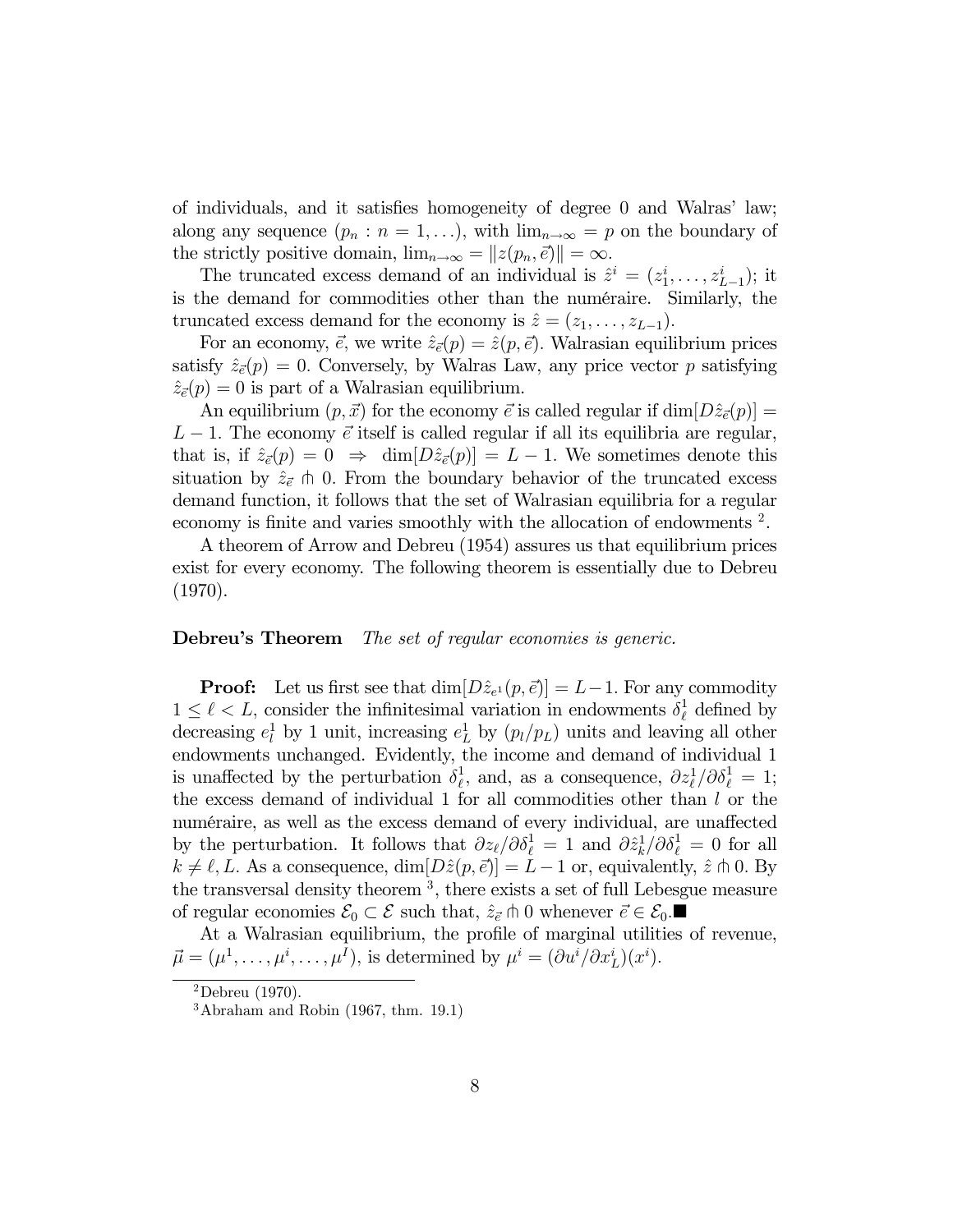Using these marginal utilities of income we can define equilibrium for an economy  $\vec{e}$  as a triple  $(\vec{x}, \vec{\mu}, p)$  satisfying the equations  $F_{\vec{e}}(\vec{x}, \vec{\mu}, p)=0$  where

$$
F_{\vec{e}} : (\mathbb{R}^L_{++} \times \mathbb{R}_{++})^I \times \mathbb{R}^{L-1}_{++} \to \mathbb{R}^{(L+1)I} \times \mathbb{R}^{L-1}
$$

is defined by

$$
F_{\vec{e}}(\vec{x}, \vec{\mu}, p) = \begin{pmatrix} \vdots & & & \\ & Du^{*i}(x^{i}) - \mu^{i}(p + t^{i}) & & \\ & p \cdot (x^{i} - e^{i}) & & \\ & & \vdots & \\ & & & \sum_{i} (\hat{x}^{i} - \hat{e}^{i}) & \end{pmatrix},
$$

It is easy to show that  $\hat{z}_{\vec{\epsilon}} \uparrow 0$  if and only if  $F_{\vec{\epsilon}} \uparrow 0$ .

### 3.1 Trade at equilibrium

At prices of commodities,  $p$ , an individual,  $i$ , trades a commodity,  $l$ , if  $x_l^i(p, e^i) \neq e_l^i$ .

**Lemma 1.** Suppose we restrict attention to heterogenous economies for which  $I \geq 2$ , and  $L \geq 2$ . Then, generically, at every Walrasian equilibrium, every individual trades every commodity.

**Proof** Fix an individual  $h \in I$  and a commodity  $k \in L$ ; by renumbering commodities we can take  $k \neq L$ , and by renumbering individuals we can take  $h \neq 1$ .

By definition, the truncated individual excess demand function consists of the excess demand for the  $(L-1)$  commodities other than the numéraire,  $l = L$ , and the price of the numéraire commodity is set at  $p_L = 1$ .

The function

$$
F_k^h: \mathbb{R}_{++}^{L-1} \times \mathbb{R}_{++}^{LI} \to \mathbb{R}^{L-1} \times \mathbb{R},
$$

is defined by

$$
F_k^h(p, \vec{e}) = \begin{pmatrix} \hat{z}(p, \vec{e}) \\ \hat{z}_k^h(p, e^i) \end{pmatrix}.
$$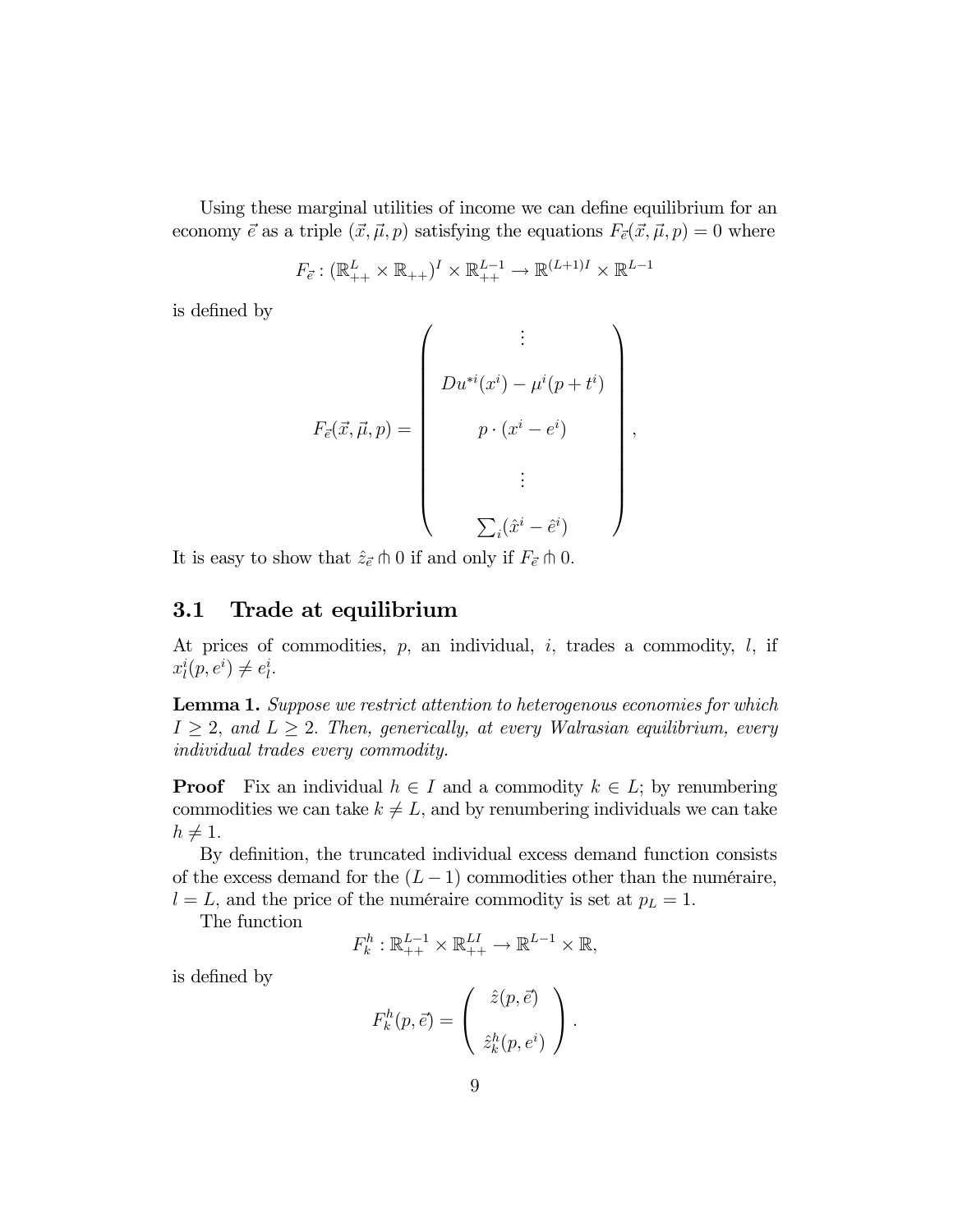The Jacobian matrix  $D_{e^1} \hat{z}(p, \vec{e})$  has rank  $L-1$ , (as we saw in the proof of Debreu's theorem), while  $D_{e^1}\hat{z}_k^h(p,\vec{e})=0$ , since  $h\neq 1$ . But by exactly that same argument in Debreu's theorem, there is an infinitesimal variation,  $\delta_k^h$  in the endowments of agent h such that  $D_{\delta_k^h} \hat{z}_k^h(p, \vec{e}) = 1$ . It follows that

$$
(D_{e^1}F_k^h, D_{\delta_k^h}F_k^h)=\left(\begin{array}{cc} D_{e^1}\hat{z} & D_{\delta_k^h}\hat{z} \\ \\ 0 & 1\end{array}\right)
$$

has rank L. Since all the columns of this matrix are linear combinations of columns of the matrix  $D_{\vec{e}} F_k^h$ , this Jacobian matrix, evaluated at any point  $(p, \vec{e})$  with  $\hat{z}(p, \vec{e}) = 0$ , has rank L, and, as a consequence,  $F_k^h \oplus 0$ .

By the transversal density theorem and the boundary behavior of the excess demand function, there is an open set  $\mathcal{E}_k^h \subset \mathcal{E}$  of endowments of full Lebesgue measure such that for allocations of endowments,  $\vec{e} \in \mathcal{E}_k^h$ ,  $(F_k^h)_{\vec{e}} \pitchfork 0$ . But  $(F_k^h)_{\vec{\epsilon}} \pitchfork 0$  only if  $(F_k^h)_{\vec{\epsilon}}^{-1}(0) = \emptyset$ , since the domain of  $(F_k^h)_{\vec{\epsilon}}$  has dimension  $L - 1$ , while the range has dimension L.

For  $\vec{e} \in \mathcal{E}_k^h$ , there are no prices of commodities such that markets clear,  $\hat{z}(p, \vec{e}) = 0$ , while individual h does not trade in commodity k,  $z_k^h(p, \vec{e}) = 0$ .

The set of economies  $\mathcal{E}_1 = \bigcap_h \bigcap_k \mathcal{E}_k^h$  has the desired property: for any allocation of endowments  $\vec{e} \in \mathcal{E}_1$ , at every Walrasian equilibrium, every individual trades every commodity.

Since the set of regular economies,  $\mathcal{E}_0$ , is open and of full Lebesgue measure, the set

$$
\mathcal{E}^*=\mathcal{E}_0\cap\mathcal{E}_1
$$

of regular economies with the property that, at every Walrasian equilibrium, every individual trades every every commodity, is open and of full Lebesgue measure.

We will restrict attention to this generic set  $\mathcal{E}^*$  of regular economies with full trade.

# 4 Taxes and transfers

Now we return to the case where there are taxes, but we retain our hypothesis that there are no external effects: for every individual, the utility function,  $u^i$ , is independent of the complementary allocation,  $x^{-i}$ . Hence we think of utility as fixed exactly as in the Walrasian case as a function  $u^{*i} : \mathbb{R}^L_+ \to \mathbb{R}$ .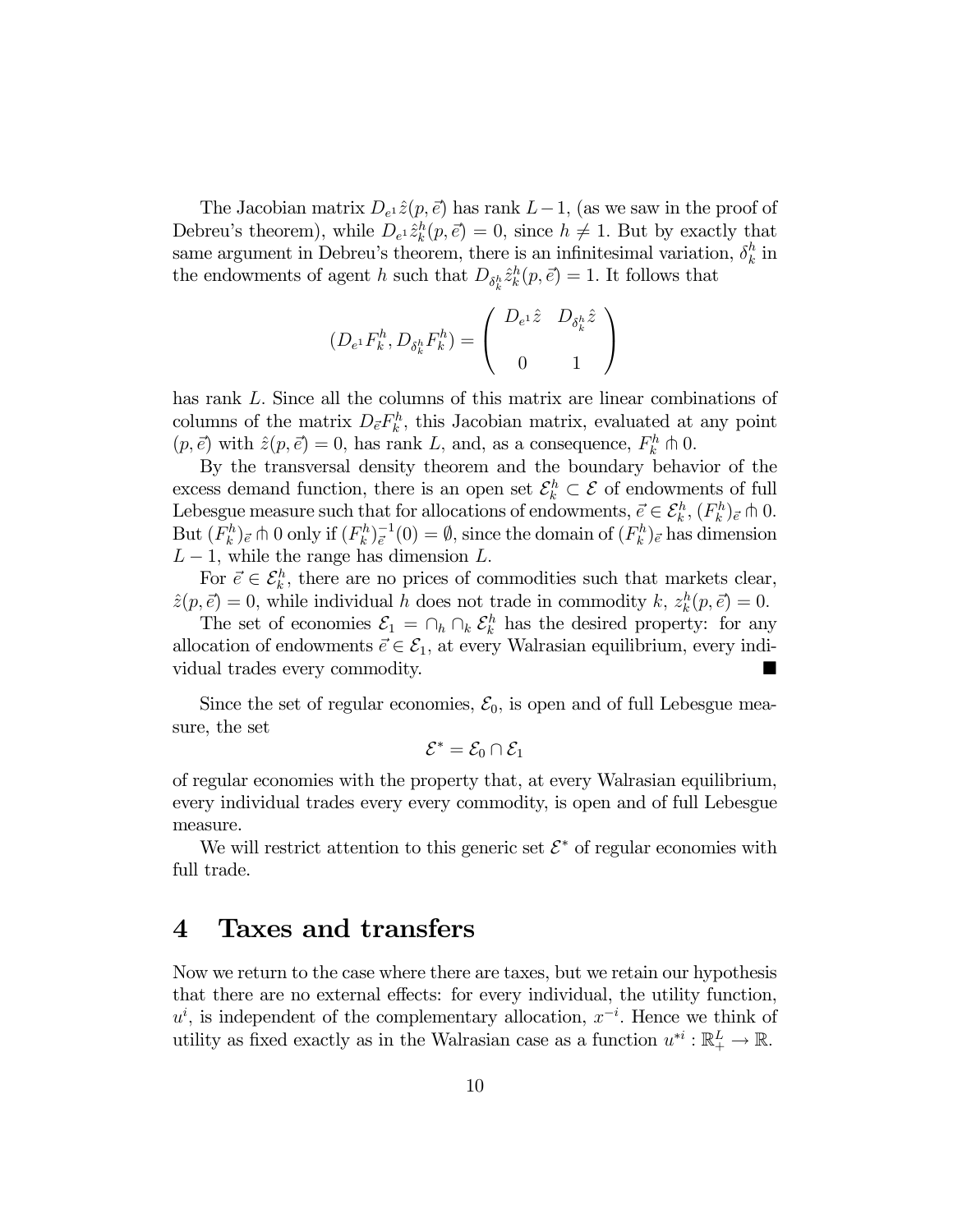Recall that individuals are taxed  $t_l$  for purchasing a unit of commodity l; the tax  $t_l$  is a mark-up or a subsidy to a buyer of the commodity, but it leaves a seller unaffected. Fiscal revenue is returned to individuals in equal amounts,  $\tau$ . Thus taxes and transfers are anonymous. Also, every individual regards the transfer of revenue that he receives independent of the commodity taxes he pays.

At prices p and tax rates t and revenue  $\tau$ , the optimization problem of an individual is

$$
\max_{x^i \in \mathbb{R}_+^L} u^i(x^{*i})
$$
  
s.t  $(p+t) \cdot (x^i - e^i)_{+} - p \cdot (x^i - e^i)_{-} \le \tau$ .

The solution  $x^{i}(p, t, \tau, e^{i})$ , to the optimization problem, defines the demand correspondence of the individual. The budget set is kinked at the endowment point, and when there is a subsidy instead of a tax, so some  $t<sub>l</sub> < 0$ , the budget set is not even convex. Thus in general we cannot be sure that  $x^{i}(p, t, \tau, e^{i})$  is differentiable, or even single-valued. But in fact it is, for small taxes and prices at which there is trade in every commodity.

Suppose that at prices  $p^*$ , and taxes  $t = 0$ , and revenue  $\tau = 0$ , the individual trades every commodity; that is, suppose his Walrasian demand at  $p^*$  differs from his endowment,  $x_l^i(p^*, e^i) \neq e_l^i$  for all  $\ell \in L$ . For any tax package  $t = (t_1, ..., t_l, ..., t_L)$ , define  $t^i = (t^i_1, ..., t^i_l, ..., t^i_L)$ , where

$$
t_l^i(p^*, t) = \begin{cases} t_l & \text{if } x_l^i(p^*, e^i) > e_l^i \\ 0 & \text{if } x_l^i(p^*, e^i) < e_l^i \end{cases}
$$

Since the utility function is strictly quasi-concave, it follows that for all p near enough to  $p^*$ , and t near enough to 0, and  $\tau$  near enough to 0, the following two budget sets lead to the same choices

$$
x^{i} \in \arg\max \{ u^{*i}(x^{i}) : (p+t) \cdot (x^{i} - e^{i})_{+} - p \cdot (x^{i} - e^{i})_{-} \leq \tau \} \iff
$$

$$
x^{i} \in \arg\max \{ u^{*i}(x^{i}) : (p+t^{i}) \cdot (x^{i} - e^{i}) \leq \tau, \}
$$

The reason is that the non-overlapping parts of the budget sets contain only points x for which  $u^{*i}(x) < u^{*i}(x^{i}(p^{*}, e^{i}))$  by a big gap, and hence are irrelevant to the maximization problem, as long as commodity taxes,  $t$ , and transfers,  $\tau$ , are close enough to 0, and p is near to p<sup>\*</sup>. The advantage of the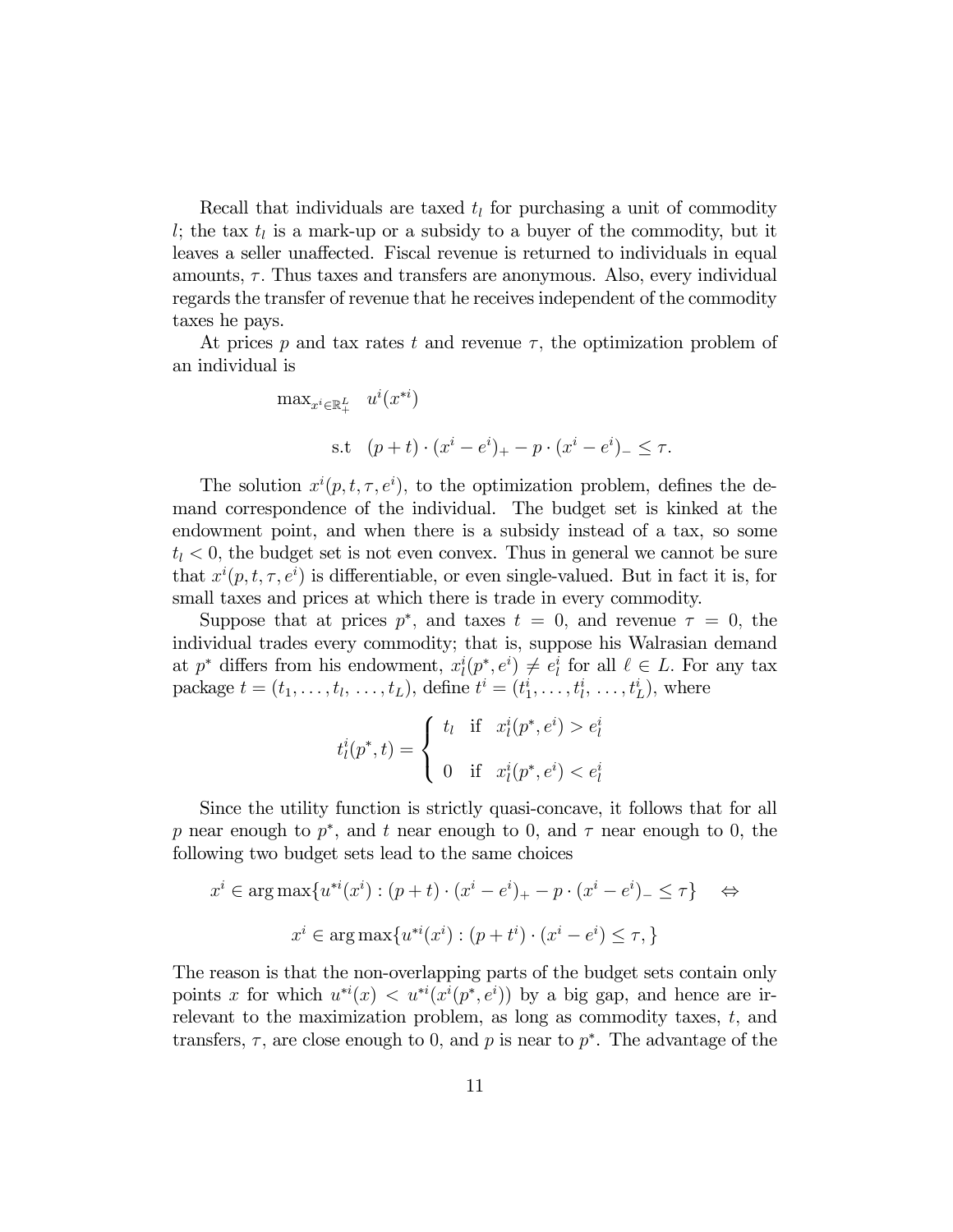second budget set is that it is linear in  $x^i$ , and hence behaves like a Walrasian budget set. Furthermore, for fixed  $p^*, t^i_l(p^*, t)$  is obviously a smooth function of t.

Since the Walrasian demand function,  $x^{i}(p, e^{i})$ , is smooth in  $(p, e^{i})$ , the demand function with commodity taxes and transfers of revenue,  $x^{i}(p, t, \tau, e^{i}),$ is smooth for p near enough to  $p^*$  and t and  $\tau^i$  small enough; in particular it is smooth at  $(p, t, \tau) = (p^*, 0, 0)$ .

Recall that in a competitive t-equilibrium, the fiscal authority must calculate the fiscal revenue that must be redistributed. The tax rebate itself affects spending across commodities and, consequently, fiscal revenue. The fiscal authority must foresee the change in spending and announce anonymous lump-sum transfers that coincide with the fiscal revenue that will ensue. So it is not obvious that a competitive t-equilibrium exists. The following Lemma shows that in an economy with a regular Walrasian equilibrium with full trade, tax equilibrium also exists for small enough taxes.

**Lemma 2.** Let  $\vec{e}$  be a regular Walrasian economy (with no externalities). If  $(\vec{x}^*, \vec{\mu}^*, p^*)$  is a regular Walrasian equilibrium with full trade, then there exists an open set,  $\mathcal{U} \subset \mathbb{R}^L$ , with  $0 \in \mathcal{U}$ , and smooth functions  $\tilde{x}^i : \mathcal{U} \to \mathbb{R}^L_{++}$ ,  $\tilde{p}: \mathcal{U} \to \mathbb{R}_{++}^{L-1}$ , and  $\tilde{\tau}: \mathcal{U} \to \mathbb{R}$ , such that,  $(\tilde{x}(0), \tilde{p}(0), \tilde{\tau}(0)) = (\tilde{x}^*, p^*, 0)$  and for all  $t \in \mathcal{U}$ ,  $\sum_{i}$ 

$$
\sum_{i} \tilde{x}^{i}(t) = e,
$$
  

$$
\tilde{\tau}(t) = \frac{1}{I} \sum_{i} t \cdot (\tilde{x}^{i}(t) - e^{i})_{+},
$$
  

$$
\tilde{x}^{i}(t) = x^{i}(p(t), t, \tilde{\tau}(t), e^{i}).
$$

Proof The first order, market clearing, and fiscal balance conditions

$$
F_{\vec{e}} : (\mathbb{R}^L_{++} \times \mathbb{R}_{++})^I \times \mathbb{R}^{L-1}_{++} \times \mathbb{R} \times \mathbb{R}^L \to \mathbb{R}^{(L+1)I} \times \mathbb{R}^{L-1}
$$

and

$$
R_{\vec{e}} : (\mathbb{R}^L_{++} \times \mathbb{R}_{++})^I \times \mathbb{R}^{L-1}_{++} \times \mathbb{R} \times \mathbb{R}^L \to \mathbb{R}
$$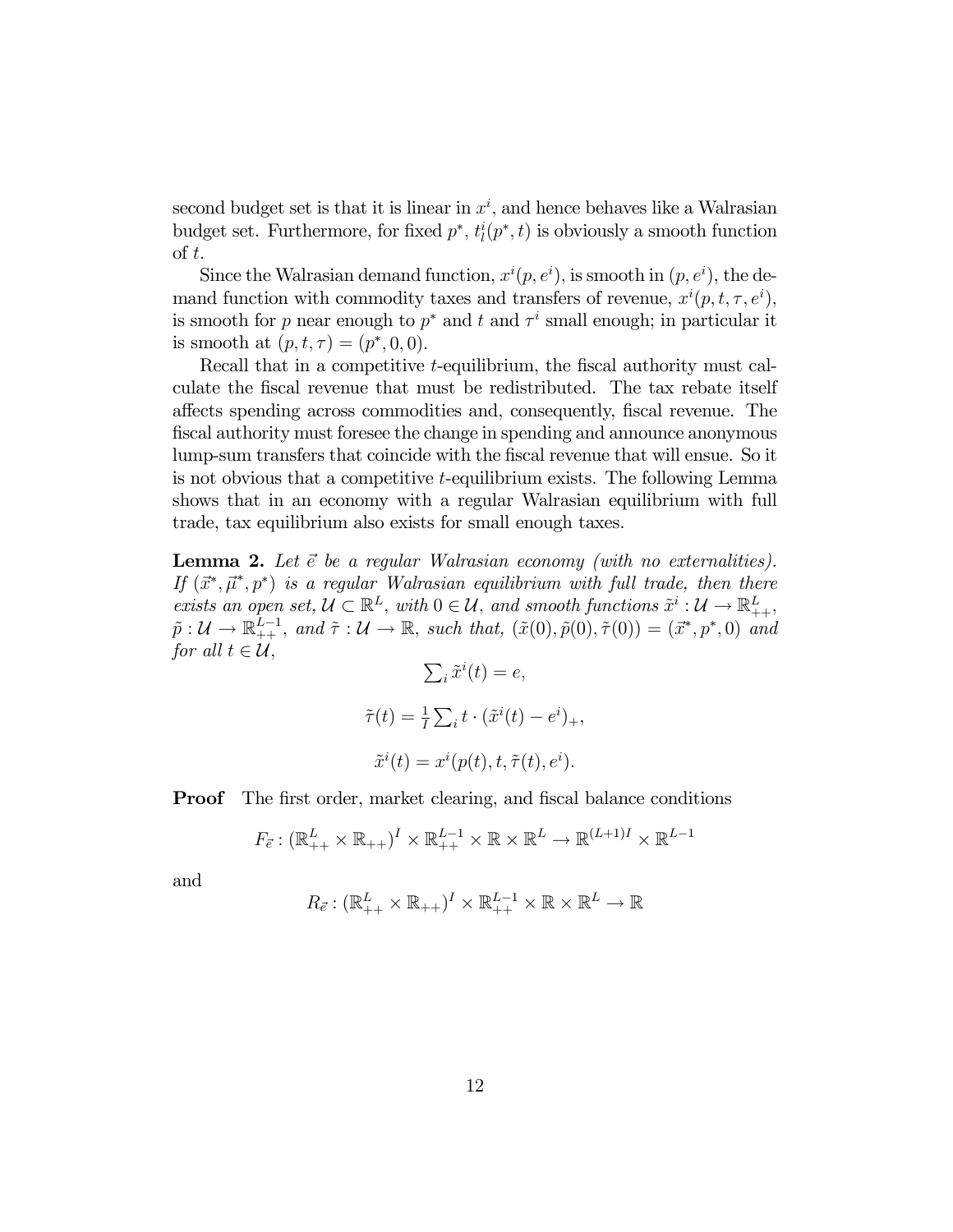are defined by

$$
F_{\vec{e}}(\vec{x}, \vec{\mu}, p, \tau, t) = \begin{pmatrix} \vdots & & & \\ & Du^{*i}(x^{i}) - \mu^{i}(p + t^{i}) & \\ & (p + t^{i}(p^{*}, t)) \cdot (x^{i} - e^{i}) - \tau & \\ & & \vdots & \\ & & \sum_{i} (\hat{x}^{i} - \hat{e}^{i}) & \end{pmatrix},
$$

and

$$
R_{\vec{e}}(\vec{x}, \vec{\mu}, p, \tau, t) = \tau - \frac{1}{I} \sum_{i} t^{i} (p^{*}, t) \cdot (x^{i} - e^{i}).
$$

By hypothesis there is full trade  $x_i^i(p, e^i) \neq e_i^i$  for all  $i, \ell$ , and, as a consequence,  $t^i$  is a smooth function of t. It follows that  $F_{\vec{\epsilon}}$  is smooth. Furthermore, for  $x^i$  near  $x^{*i}$ ,  $t^i(p^*, t)$ ) ·  $(x^i - e^i) = t \cdot (x^i - e^i)$ +

Clearly  $F_{\vec{e}}(\vec{x}^*, \vec{\mu}^*, p^*, 0, 0) = 0$ , since with  $t = 0$  and  $\tau = 0$ , the function  $F_{\vec{e}}$  simply recapitulates the standard Walrasian equilibrium conditions. Similarly, a solution  $(\vec{x}, \vec{\mu}, p, \tau)$  to  $F_{\vec{e}}(\vec{x}, \vec{\mu}, p, \tau, t) = 0$  is a competitive tequilibrium, if t is small enough. The endogenous Walrasian variables are  $\eta =$  $(\vec{x}, \vec{\mu}, p) \in \mathbb{R}_{++}^{(L+1)I} \times \mathbb{R}_{++}^{L-1}$ . At the regular Walrasian equilibrium  $(\vec{x}^*, \vec{\mu}^*, p^*)$ ,

$$
D_{\eta}F_{\vec{e}}(\vec{x}^*, \vec{\mu}^*, p^*, 0, 0)
$$

is, by the definition of regularity, a square matrix with full rank,  $(L+1)I +$  $L - 1$ . When tax rates are zero, changing consumption or marginal utilities or prices does not affect tax revenue, hence

$$
D_{\eta}R_{\vec{e}}(\vec{x}^*,\vec{\mu}^*,p^*,0,0)=0
$$
, and  $D_{\tau}R_{\vec{e}}(\vec{x}^*,\vec{\mu}^*,p^*,0,0)=1$ .

It follows that the Jacobian matrix

$$
\begin{pmatrix}\nD_{\eta}F_{\vec{e}}(\vec{x}^*, \vec{\mu}^*, p^*, 0, 0) & D_{\tau}F_{\vec{e}}(\vec{x}^*, \vec{\mu}^*, p^*, 0, 0) \\
D_{\eta}R_{\vec{e}}(\vec{x}^*, \vec{\mu}^*, p^*, 0, 0) & D_{\tau}R_{\vec{e}}(\vec{x}^*, \vec{\mu}^*, p^*, 0, 0)\n\end{pmatrix} = \begin{pmatrix}\nD_{\eta}F_{\vec{e}}(\vec{x}^*, \vec{\mu}^*, p^*, 0, 0) & ? \\
0 & 1\n\end{pmatrix}
$$

has full rank,  $(L + 1)I + (L - 1) + 1$ .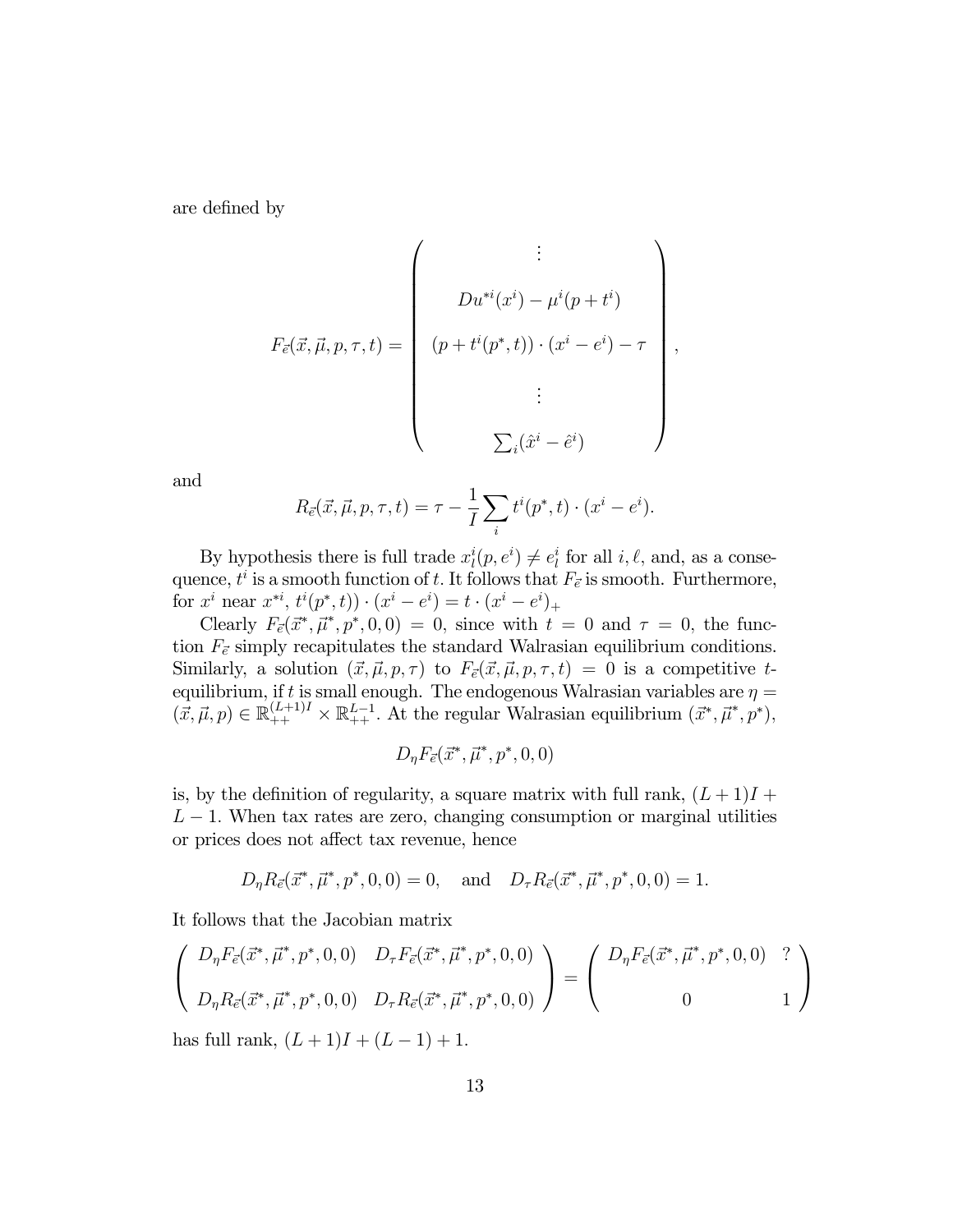Using  $(\eta, \tau)$  as endogenous variables and t as exogenous variables, the implicit function theorem guarantees the existence of competitive t-equilibrium in a neighborhood of  $t = 0$ , as a function of the tax rates on commodities.

We are now ready to establish the crucial step in our proof. When there are no externalities, taxes help some people and hurt others. But with externalities, a tax can change the choices of some individual  $h$ , and thereby improve the utility of another individual  $i$ . We first establish that by changing taxes, the fiscal authority can produce a rich array of changes in consumption choices. Those changes will later be used to effect beneficial externalities.

We will not impose taxes on the last, numeraire, commodity:  $t_L = 0$ . Thus we confine attention to infinitesimal tax rates  $dt = (dt_1, \ldots, dt_{L-1})$ .

The reason is that, in general, taxation of all the commodities, including the numéraire commodity, may not achieve anything more than taxing just the first  $L - 1$  commodities. That is the reason we needed to assume  $L > I$ .

Corollary 1. At a regular Walrasian equilibrium with full trade, the matrix

$$
D_t \vec{\tilde{x}} = \begin{pmatrix} \frac{\tilde{x}_1^1}{dt_1} & \cdots & \frac{\tilde{x}_1^1}{dt_{L-1}} \\ \vdots & & \vdots \\ \frac{\tilde{x}_L^1}{dt_1} & \cdots & \frac{\tilde{x}_L^1}{dt_{L-1}} \end{pmatrix}
$$
  

$$
\vdots \qquad \vdots \qquad \vdots
$$
  

$$
\frac{\tilde{x}_1^I}{dt_1} & \cdots & \frac{\tilde{x}_1^I}{dt_{L-1}} \end{pmatrix}
$$
  

$$
\vdots \qquad \vdots \qquad \vdots
$$
  

$$
\frac{\tilde{x}_L^I}{dt_1} & \cdots & \frac{\tilde{x}_L^I}{dt_{L-1}} \end{pmatrix}
$$

has full column rank,  $L - 1$ .

**Proof** If not, there would exist  $dt$ , such that

$$
d\tilde{x}^i = D_t \tilde{x}^i dt = 0, \text{ for all } i.
$$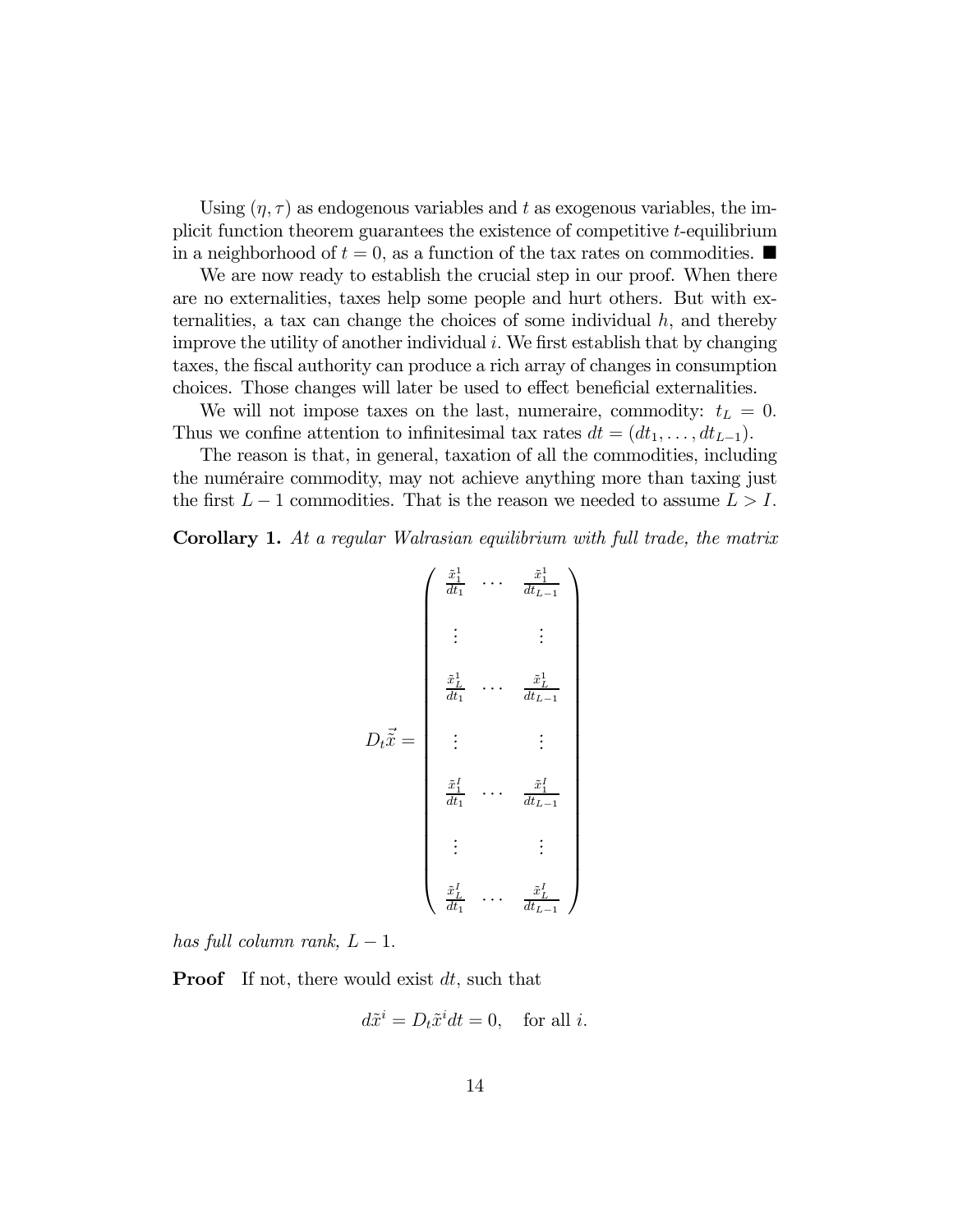If consumption does not change, and  $p<sub>L</sub>$  is fixed at 1, and  $t<sub>L</sub>$  is fixed at 0, it follows from the first-order conditions for each individual for commodity  $l = L$  that  $\mu^{i}$  does not change either:  $d\mu^{i} = D_{t}\mu^{i}dt = 0$ . From the first coordinates of the function  $F_{\vec{e}}$ , it follows, then, that for any commodity,  $l \neq L$ , for which some individual i is a buyer, that  $dp_l + dt^i_{\ell} = D_t p_l dt + dt_l = 0$ . Similarly, for any commodity,  $l \neq L$ , for which some individual j is a seller, it follows that  $dp_l = D_t p_l dt = 0$ . Since every commodity has both a buyer and a seller,  $dt_l = 0$  for all  $l \neq L$ , i.e.dt = 0, a contradiction.

In the next Corollary, we show that for any commodity  $\ell \neq L$  and any agent  $i$  we could imagine externalities on  $i$  such that increasing the tax on good  $\ell$  would lead to changes in consumption by agents  $h \neq i$  that would help agent i, while changes in any other tax would generate no external effects on i's utility.

Corollary 2. At a regular Walrasian equilibrium with full trade, for every individual, i, and every commodity  $l \neq L$ , there exist real numbers  $\lambda_{h,k}^{i}$ , for  $h \neq i$ , such that

$$
\sum_{h \neq i} \sum_{k} \lambda_{h,k}^{i} \frac{\partial \tilde{x}_{k}^{h}}{\partial t_{l}} = 1
$$
  

$$
\sum_{h \neq i} \sum_{k} \lambda_{h,k}^{i} \frac{\partial \tilde{x}_{k}^{h}}{\partial t_{m}} = 0, \quad m \neq l, L.
$$

**Proof** From the last corollary, the matrix  $D_t\vec{x}$  has rank  $L-1$ . But  $\sum_i D_t\tilde{x}^i$  = 0. It follows that if all the rows corresponding to any individual were removed, the resulting sub-matrix  $M^{-i}$  would also has rank  $L - 1$ .

The matrix  $M^{-i}$  has full column rank if and only if, for each column  $M_{\ell}^{-i}$ , there is a vector,  $\lambda_l^i$ , such that  $\lambda_l^i \cdot M_l^{-i} = 1$ , while  $\lambda_l^i \cdot M_m^{-i} = 0$  for every other column  $m \neq l$ .

# 5 Separable Externalities

Externalities are separable if the consumption of others,  $x^{-i}$ , does not affect the marginal utility of an individual's own consumption.

With separable externalities, the utility function of an individual is defined by

$$
u^{i}(x^{i}, x^{-i}) = u^{*i}(x^{i}) + \sum_{h \neq i} \sum_{l} \lambda_{h,l}^{i} x_{l}^{h},
$$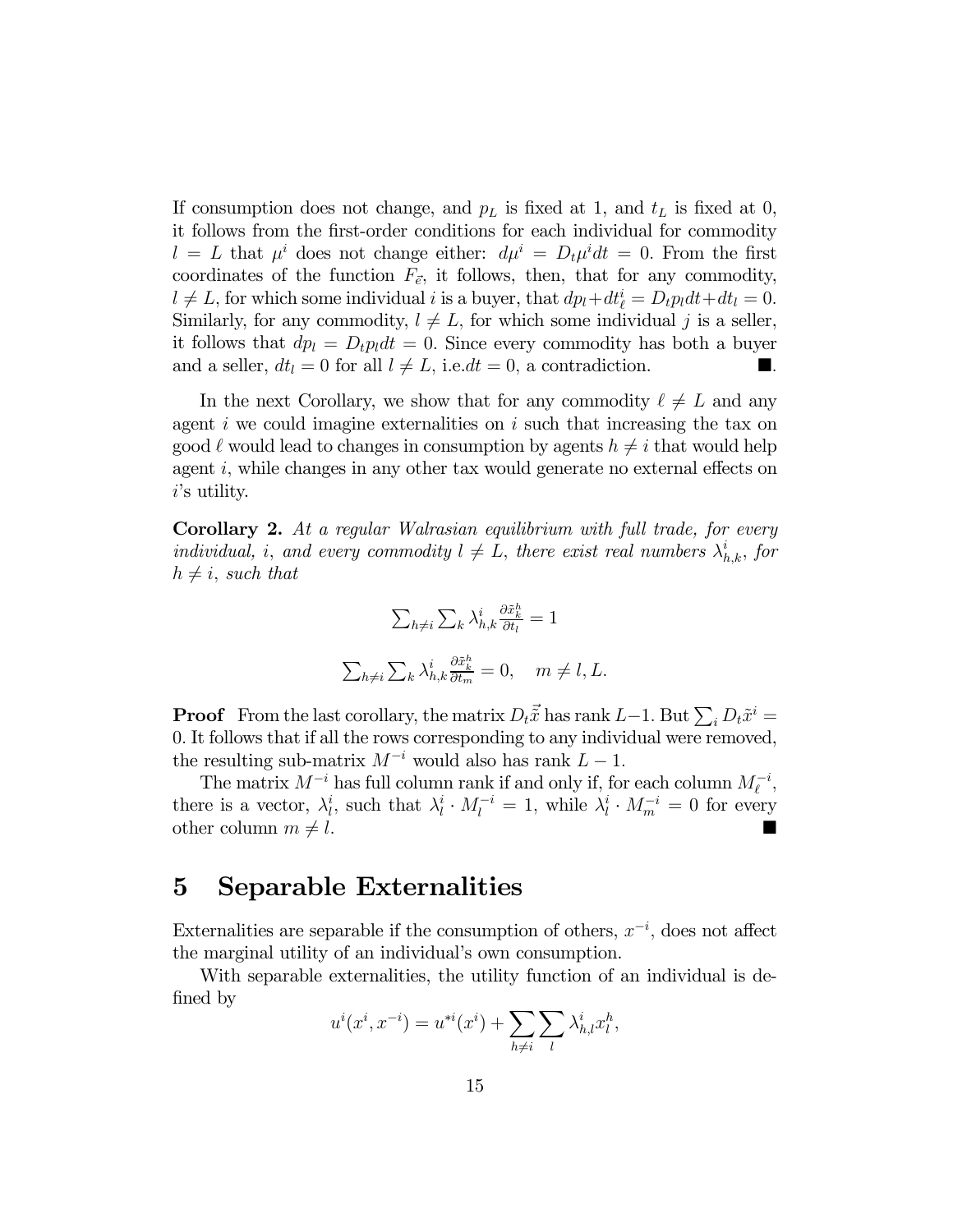where  $u^*$  is the private utility function of the individual defined over his own consumption,  $x^i$ , while the vector  $\lambda^i = (\ldots, \lambda^i_{h,l}, \ldots)$ ,  $h \neq i$ , is the vector of external effects on i.

If  $\lambda_{h,l}^i > 0$ , the consumption of commodity l by individual h has a positive external effect on individual *i*; if  $\lambda_{h,l}^i < 0$ , the external effect is negative; if  $\lambda^i_{h,l} = 0$ , there is no external effect.

The profile of external effects is  $\vec{\lambda} = (\lambda^1, \dots, \lambda^i, \dots, \lambda^I)$ .

An economy with separable externalties is described by the vector  $(\vec{u}^*, \vec{e}, \vec{\lambda})$ . The private utility functions  $\vec{u}^*$  of individuals will be held fixed as in previous Sections. (We assume the utilities satisfy the same smoothness conditions 1- 2 defined in Section 2). Economies are then indexed by  $(\vec{e}, \vec{\lambda})$ , the allocation of endowments and the profile of external effects, and the set of economies is  $\mathcal{E} \times \Lambda = \mathbb{R}^{LI}_{++} \times \mathbb{R}^{L(I-1)I}$ , an open set in Euclidean space of dimension  $IL + IL(I - 1).$ 

With separable externalities, there is an economy without external effects associated unambiguously with an economy with externalities; it obtains by setting  $\vec{\lambda} = 0$ .

Competitive *t*-equilibria in the externalities economy  $(\vec{u}^*, \vec{e}, \vec{\lambda})$  coincide with competitive t-equilibria for the associated economy  $(\vec{u}^*, \vec{e})$  without the external effects because the separable externalities do not affect the choices of individuals. Hence the definition of regular economy and regular equilibrium need not change.

**Lemma 3.** At a regular competitive equilibrium with full trade (but without commodity taxes), the infinitesimal change in the utility of each individual due to an infinitesimal change in taxes is smooth and

$$
du^{i} = D_{t}u^{i}dt = \left(-\tilde{\mu}^{i}(\tilde{x}^{i} - e^{i})^{'}D_{t}\tilde{p} - \tilde{\mu}^{i}(\tilde{x}^{i} - e^{i})'_{+} + \tilde{\mu}^{i}D_{t}\tilde{\tau} + \lambda^{i}D_{t}\tilde{x}^{-i}\right)dt.
$$

Proof This is a simple extension of Roy's identity. The first term is the effect of the induced change in prices on wealth, multiplied by the marginal utility of revenue; the second and third terms are the direct effect of the change in taxes on wealth, multiplied by the marginal utility of wealth; the last term is the external effect caused by the induced change in consumption of individuals  $h \neq i$ . By the envelope theorem, the changes in utility caused via the reoptimization of own consumption,  $x^i$ , and the change in the marginal utility of revenue,  $\mu^i$ , are of second order and can be dropped.  $\blacksquare$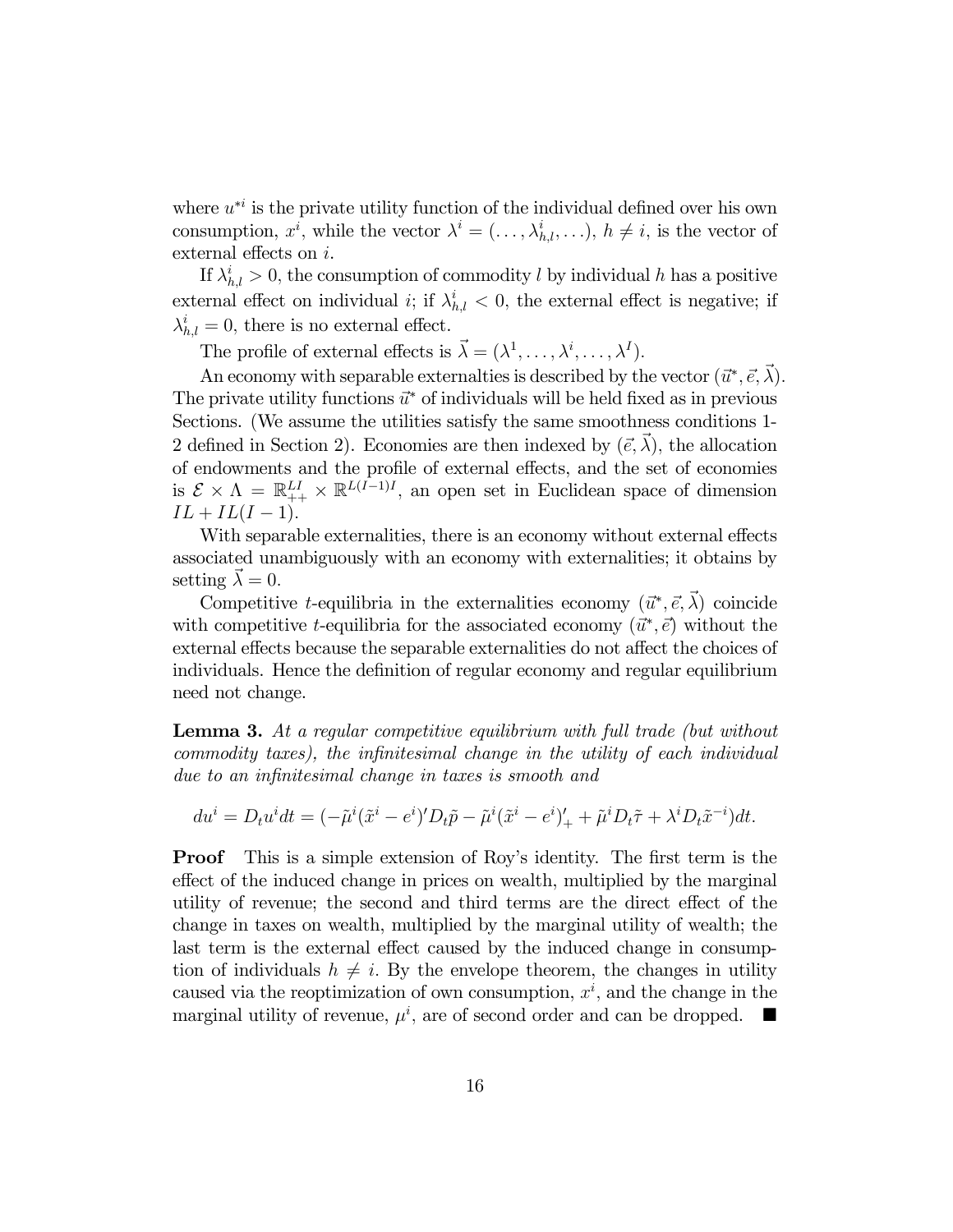#### 5.1 Pareto improving taxes

When there are no externalities, it can be shown that after normalizing utilities properly, no tax package can raise the sum of utilities. We now show that with separable externalities, generically, every competitive equilibrium can be Pareto improved upon by commodity taxes and anonymous transfers. A key step in the proof is to show that for generic endowments and externalities, no matter what weights  $\pi = (\pi_1, ..., \pi_I) \in S^{I-1}$  are used on the utilities, there will be some tax package that does increase the  $\pi$ -weighted sum of utilities.

**Proposition 1.** In the class of smooth economies with separable externalities and  $I < L$ , generically, every competitive equilibrium can be Pareto improved by anonymous commodity taxes and transfers.

**Proof** We saw in Lemma 1 that for fixed smooth utilities  $\vec{u}^*$ , there is a generic set  $\mathcal{E}^*$  of allocations of endowments such that every Walrasian economy with  $\vec{e} \in \mathcal{E}^*$  is regular, and every Walrasian equilibrium of  $\vec{e}$  has full trade (every individual trades every commodity). In fact the argument we gave shows that the set

 $\mathcal{M} = \{(p, \vec{x}, \vec{\mu}, \vec{e}) : (p, \vec{x}) \text{ is a Walrasian equilibrium for the economy } \vec{e} \in \mathcal{E}^*\}\$ 

is a smooth manifold of dimension IL.

Define the function

$$
G: \mathcal{M} \times \mathbb{R}^{IL(I-1)} \times S^{I-1} \to \mathbb{R}^{L-1}
$$

by

$$
G(\vec{x}, \vec{\mu}, p, \vec{e}, \vec{\lambda}, \pi) = \pi D_t \vec{u} = \sum_i \pi^i D_t u^i,
$$

where  $D_t \vec{u} = (D_t u^1, \dots, D_t u^i, \dots, D_t u^I)$  is a matrix of dimensions  $I \times (L-1)$ , and  $\pi = (\pi^1, \ldots, \pi^i, \ldots, \pi^I)$  is an element of the sphere of dimension  $I - 1$ .  $G$  denotes the change in the  $\pi$ -weighted sum of utilities that can be wrought with each tax.

According to Corollary 2, by appropriately perturbing  $\lambda$ , one can perturb each entry  $du^h/dt_k$ , leaving  $du^i/dt_l = 0$ , for all  $i \neq h$  and  $l \neq k$ . Since some  $\pi^{i} \neq 0$ ,  $D_{\lambda}G$  has full row rank  $L - 1$ . Hence  $G \pitchfork 0$ .

It follows that  $G^{-1}(0)$  is a manifold of dimension  $IL + IL(I - 1) + (I - 1)$ 1) − (L − 1) : if  $I < L$ , then this is less than  $IL + IL(I - 1)$ .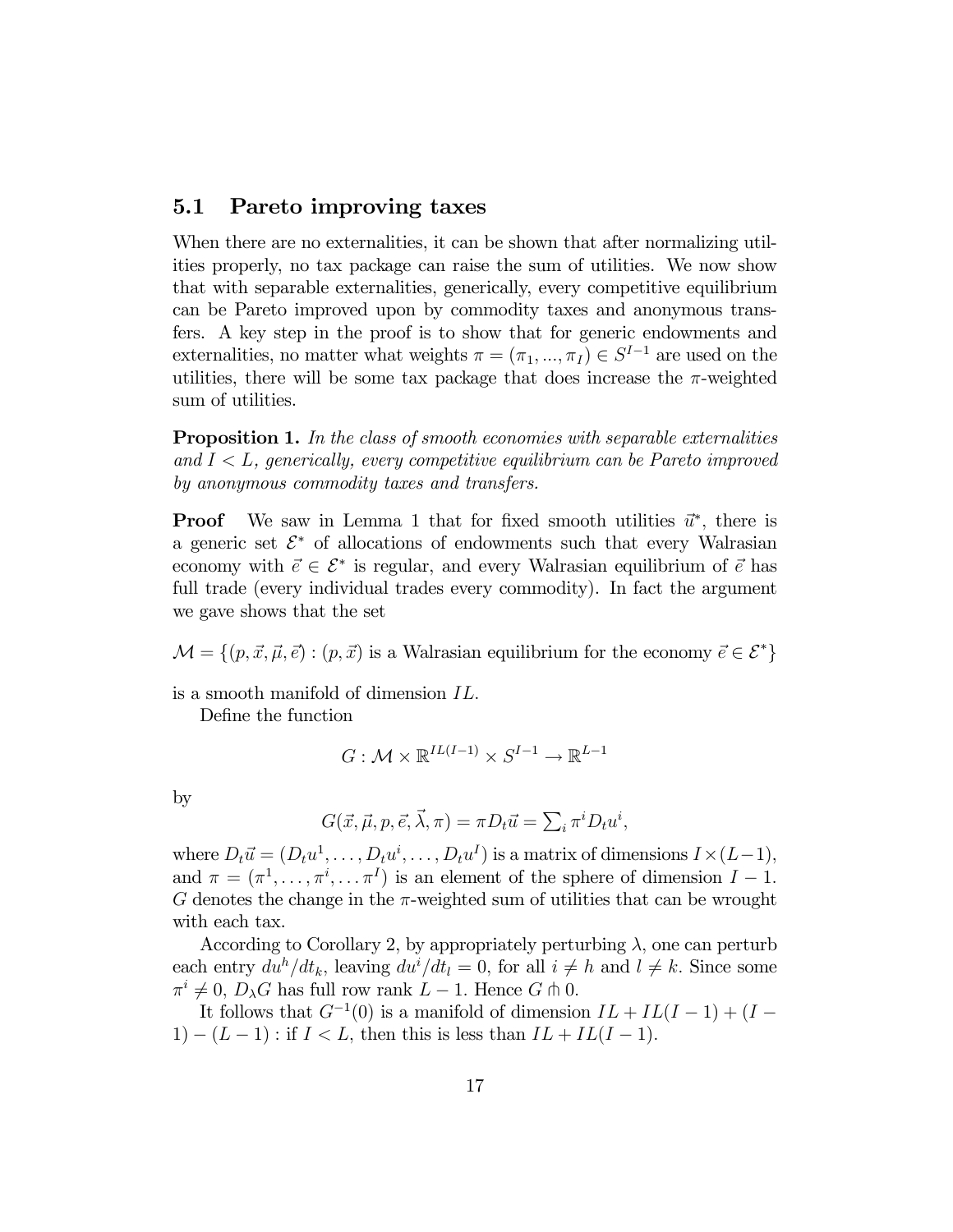Define the projection

$$
G^{-1}(0) \rightarrow_{\text{proj}} \mathbb{R}_{++}^{IL} \times \mathbb{R}^{IL(I-1)} = \mathcal{E}^* \times \Lambda
$$

by

$$
(\vec{x}, \vec{\mu}, p, \vec{e}, \vec{\lambda}) \rightarrow_{\text{proj}} (\vec{e}, \vec{\lambda}).
$$

By Sard's theorem <sup>4</sup>, the set  $(\mathcal{E}^* \times \Lambda)^*$  of regular values of the projection has full measure in  $\mathbb{R}_{++}^{IL} \times \mathbb{R}^{IL(I-1)}$ ; from the boundary behavior of the Walrasian excess demand function, the projection is proper and, as a consequence, the set  $({\mathcal{E}}^* \times \Lambda)^*$  of regular values is open. In other words,  $({\mathcal{E}}^* \times \Lambda)^*$  is generic. Since the domain of the projection has a lower dimension than the range, an economy,  $(\vec{e}, \vec{\lambda})$  is a regular value of the projection if and only if it is not in the image of the projection, i.e.  $(\vec{e}, \vec{\lambda}) \notin G^{-1}(0)$ . Thus for any economy in the generic set  $({\mathcal{E}}^* \times \Lambda)^*$ , at every one of its Walrasian equilibria, there is no solution to the system of equations  $\pi D_t \vec{u} = 0$ ; equivalently, the matrix  $D_t\vec{u}$  has full row rank, I. Thus there is an infinitesimal tax package dt with  $D_t \vec{u} dt >> 0$ . It follows that every Walrasian equilibrium can be Pareto improved upon by some commodity tax package, dt (and the associated anonymous transfer of revenue).

## 6 Example

Individuals are  $i = 1, 2$ , and commodities are  $l = 1, 2, 3$ .

The utility function of an individual is

$$
u^{i}(x^{i}, x^{-i}) = u^{*i}(x^{i}) + \lambda^{i}_{-i,1}x_{1}^{-i} + \lambda^{i}_{-i,2}x_{2}^{-i} + \lambda^{i}_{-i,3}x_{3}^{-i},
$$

where  $\lambda^i = (\lambda_{-i,1}^i, \lambda_{-i,2}^i, \lambda_{-i,3}^i)$  are the coefficients of external effects and

$$
u^{*i}(x^{i}) = x_{1}^{i} - \frac{1}{2}\alpha_{1}^{i}(x_{1}^{i})^{2} + x_{2}^{i} - \frac{1}{2}\alpha_{2}^{i}(x_{2}^{i})^{2} + x_{3}^{i}, \quad 0 < \alpha_{1}^{i}, \alpha_{2}^{i} < 1
$$

is the private utility function over own consumption.

Externalities are separable

The endowments of individuals are

$$
e^1 = (1, 0, e_3^1)
$$
 and  $e^2 = (0, 1, e_3^2)$ ,

 $4$ Abraham and Robin (1967, thm. 5.1)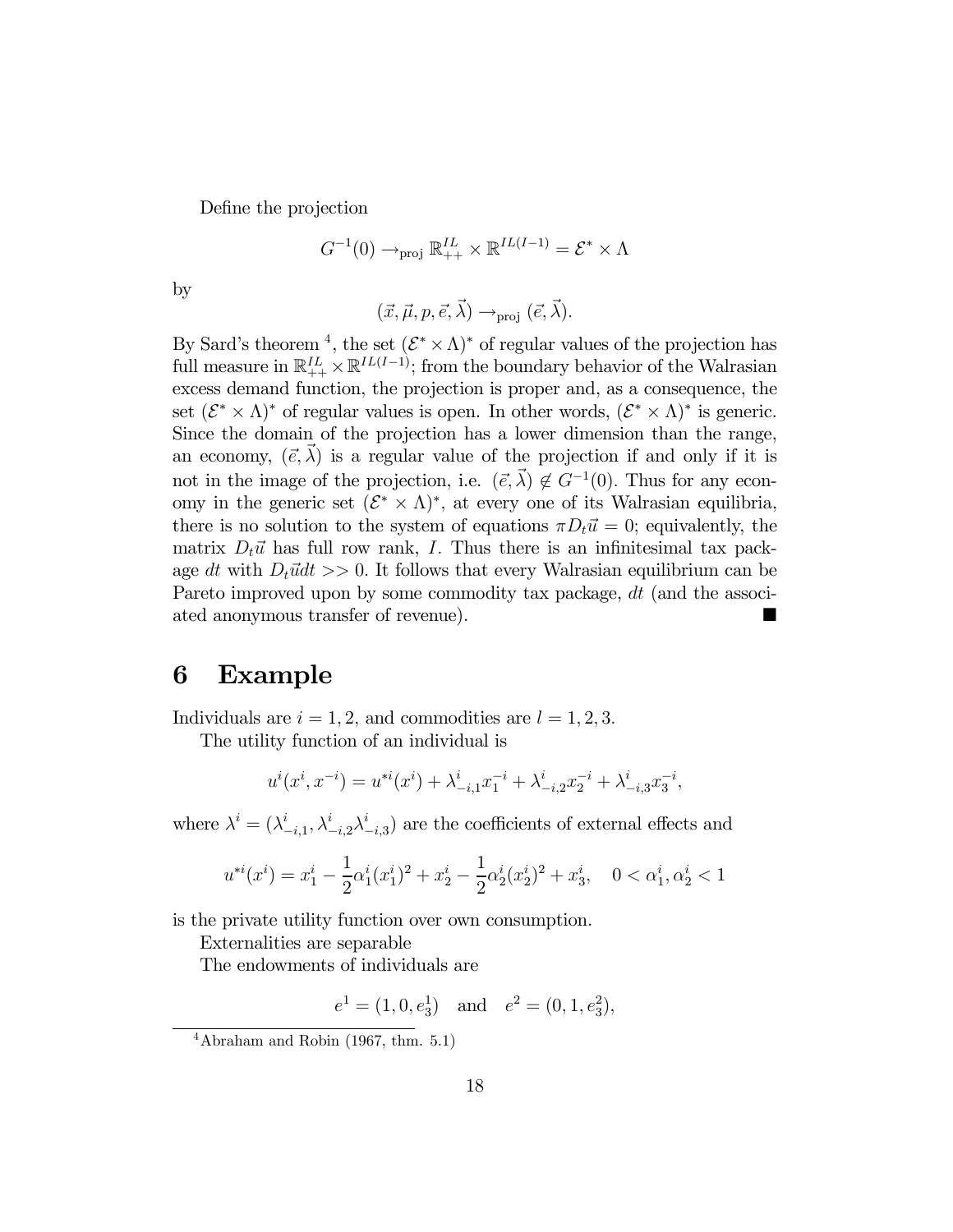respectively, with the endowment in commodity  $l = 3$  sufficiently large.

Prices of commodities are  $p = (p_1, p_2, 1)$ , and tax rates on commodities are  $t = (t_1, t_2, 0)$ ; commodity  $l = 3$  is numéraire and not subject to taxation.

Assuming external effects that are separable from the marginal utility of each individual's own consumption allows for competitive equilibrium prices and allocations, with or without taxes, that are independent of the coefficients of external effects.

The quasi-linearity of the utility functions in the numéraire commodity eliminates income effects and facilitates computations.

Competitive equilibrium prices are easily calculated to be

$$
p_1(t) = 1 - \left(\frac{1}{\alpha_1^1} + \frac{1}{\alpha_1^2}\right)(1 + \frac{1}{\alpha_1^2}t_1),
$$
  

$$
p_2(t) = 1 - \left(\frac{1}{\alpha_2^1} + \frac{1}{\alpha_2^2}\right)(1 + \frac{1}{\alpha_2^1}t_2),
$$

and equilibrium allocations are

$$
x_1^1(t) = \frac{1}{\alpha_1^1 + \alpha_1^2} (\alpha_1^2 + t_1),
$$
  
\n
$$
x_2^1(t) = \frac{1}{\alpha_2^1 + \alpha_2^2} (\alpha_2^2 - t_2),
$$
  
\n
$$
x_3^1(t) = e_3^1 + p_1(t)x_1^2(t) - (p_2(t) + t_2)x_2^1(t) + \frac{1}{2}(t_1x_1^2(t) + t_2x_2^1(t)),
$$
  
\n
$$
x_1^2(t) = \frac{1}{\alpha_1^1 + \alpha_1^2} (\alpha_1^1 - t_1),
$$
  
\n
$$
x_2^2(t) = \frac{1}{\alpha_2^1 + \alpha_2^2} (\alpha_2^1 + t_2),
$$
  
\n
$$
x_3^2(t) = e_3^2 + p_2(t)x_2^1(t) - (p_1(t) + t_1)x_1^2(t) + \frac{1}{2}(t_1x_1^2(t) + t_2x_2^1(t)).
$$

By direct computation,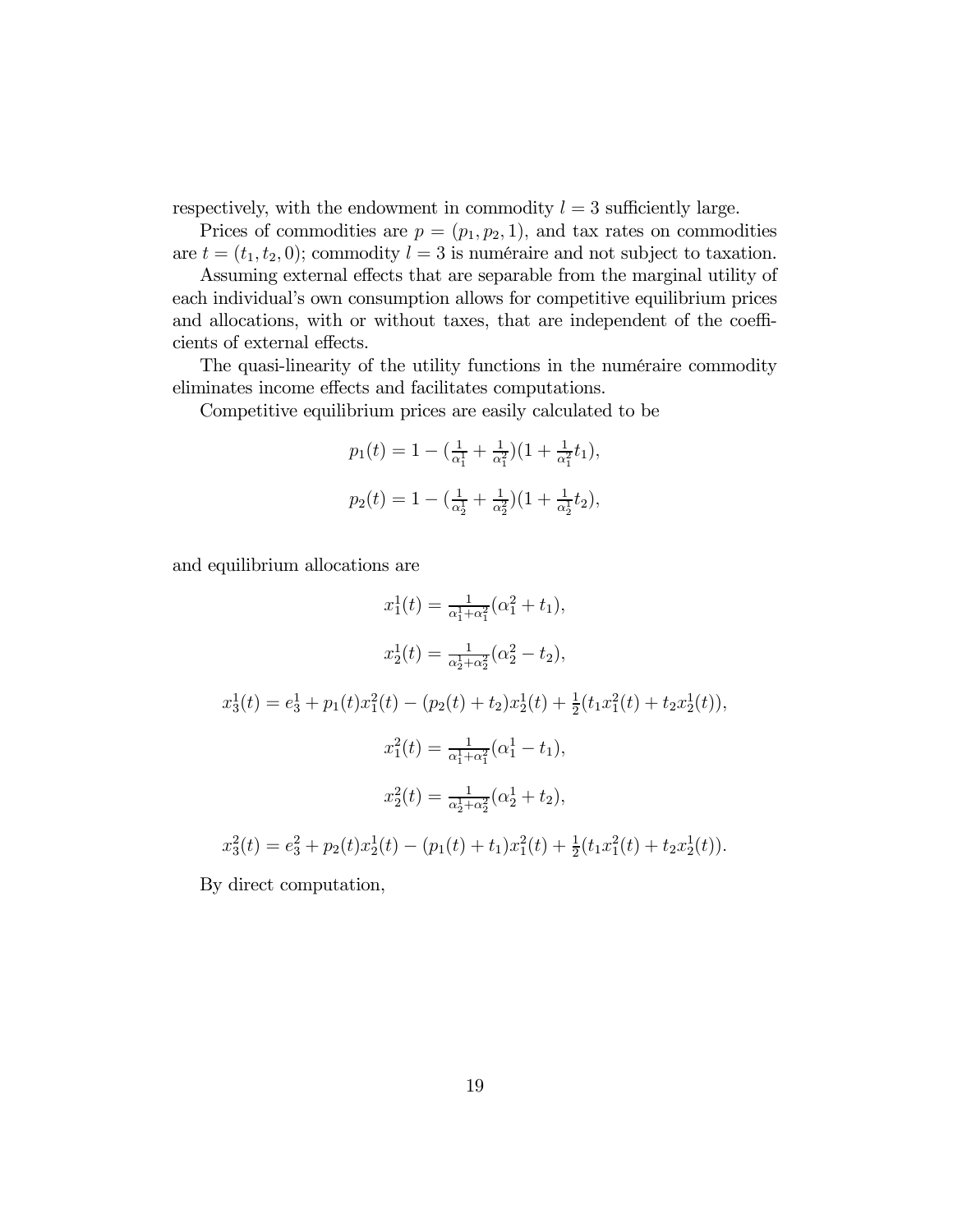$$
D_t \vec{u} = \begin{pmatrix} D_t u^1 \\ D_t u^2 \end{pmatrix} = \begin{pmatrix} \frac{\partial u^1}{\partial t_1} & \frac{\partial u^1}{\partial t_2} \\ \frac{\partial u^1}{\partial t_1} & \frac{\partial u^1}{\partial t_2} \end{pmatrix} =
$$

$$
\begin{pmatrix} \frac{\alpha_1^1 (\alpha_1^2 - \alpha_1^1)}{2(\alpha_1^1 + \alpha_1^2)^2} + \lambda_{2,1}^1 \frac{-1}{\alpha_1^1 + \alpha_1^2} + \lambda_{2,3}^1 & \frac{\alpha_2^2 (\alpha_2^2 - \alpha_2^1)}{2(\alpha_1^1 + \alpha_1^2)^2} + \lambda_{2,2}^1 \frac{1}{\alpha_2^1 + \alpha_2^2} + \lambda_{2,3}^1 \\ \frac{\alpha_1^1 (\alpha_1^1 - \alpha_1^2)}{2(\alpha_1^1 + \alpha_1^2)^2} + \lambda_{1,1}^2 \frac{1}{\alpha_1^1 + \alpha_1^2} + \lambda_{1,3}^2 & \frac{\alpha_2^2 (\alpha_2^1 - \alpha_2^1)}{2(\alpha_1^1 + \alpha_1^2)^2} + \lambda_{1,2}^2 \frac{-1}{\alpha_2^1 + \alpha_2^2} + \lambda_{1,3}^2 \end{pmatrix}.
$$

In the absence of external effects, for  $\vec{\lambda} = 0$ , the matrix  $D_t \vec{u}$  is singular, in particular  $D_t u^1 + D_t u^2 = 0$ , and Pareto improving taxes do not exist; the Walrasian equilibrium is Pareto optimal.

Pareto improving taxes dt, that solve  $(D_t\vec{u})dt \gg 0$ , exist if the matrix  $D_t\vec{u}$  has full row rank.

Since the coefficients  $\frac{1}{\alpha_k^i+\alpha_\ell^j}$  are all non-zero (in fact, all positive), it is clear that by perturbing the variables  $\lambda^i_{-i,l}$  one can perturb the matrix in any way desired. Thus the matrix  $D_t \vec{u}$  is invertible for almost all choices of the externality variables  $\lambda^i_{-i,l}$ .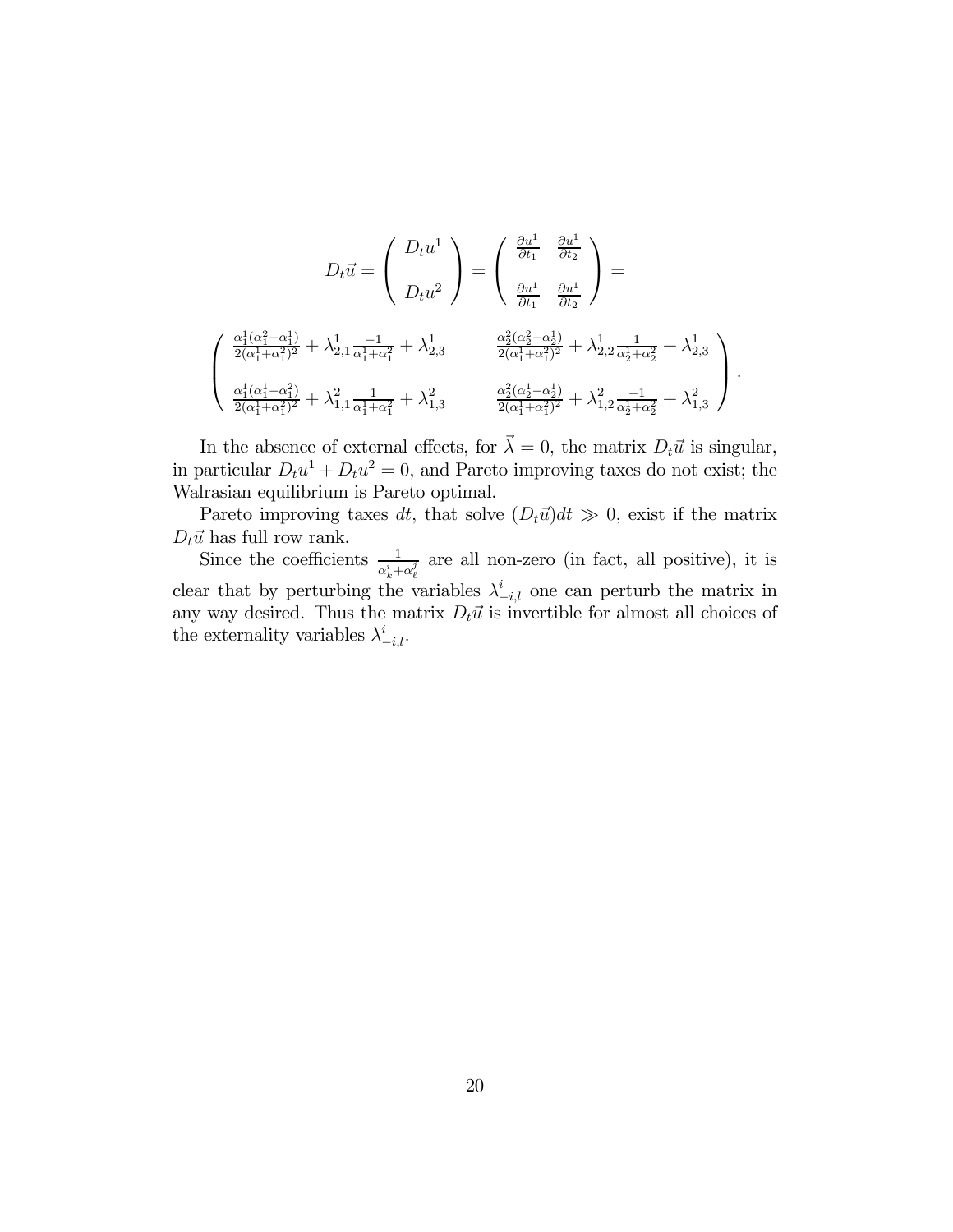# Notation

- $\bullet$  ' is the transpose.
- A vector  $a = (\ldots, a_k, \ldots)$ , is non-negative:  $a \geq 0$ , if  $a_k \geq 0$ , for every k; it is positive:  $a > 0$ , if  $a_k \geq 0$ , for every k, with strict inequality,  $a_k > 0$ , for some; it is strictly positive:  $a \gg 0$ , if  $a_k > 0$ , for every k; analogously, the vector a is non-positive:  $a \leq 0$ , negative:  $a < 0$ , and strictly negative:  $a \ll 0$ . For vectors a and b,  $a \geq b$  if  $(a - b) \geq 0$ ,  $a > b$  if  $(a - b) > 0$ , and  $a \gg b$  if  $(a - b) \gg 0$ ; analogously,  $(a - b) \leq 0$ ,  $(a - b) < 0$ , and  $(a - b) \ll 0$ .
- For a, a real number,  $a_{+} = \max\{a, 0\}$ , and  $a_{-} = -\min\{a, 0\}$ ; for  $a = (\ldots, a_k, \ldots),$  vector,  $a_+ = (\ldots, a_{k+}, \ldots),$  and  $a_- = (\ldots, a_{k-}, \ldots).$
- $k$  is Eucleidean space of dimension  $k$  for simplicity, one writes for <sup>1</sup>; the non-negative orthant is  $\frac{k}{+}$ , and its interior, the strictly positive orthant, is  $_{++}^k$ .
- $S<sup>k</sup>$  is the sphere of dimension k; its intersection with the non-negative orthant is  $S^k_+$ , and with the strictly positive orthant  $S^k_{++}$ .
- [ ] is the span of a collection of vectors or the column span of a matrix.
- If g, is a function of  $(\ldots, y_k, \ldots)$ , then " $g_{y_k}$ " is the function defined by  $g_{y_k}(\ldots,y_{k-1},y_{k+1},\ldots) = g(\ldots,y_{k-1},y_k,y_{k+1},\ldots).$
- $D_y g$  is the gradient of a function, g, with respect to  $y$  for simplicity, one writes  $Dg$ ; if  $y = (\ldots, y_k, \ldots)'$ , then

$$
D_y g = (\ldots, \frac{\partial g}{\partial y_k}, \ldots);
$$

if  $g = (\ldots, g_l, \ldots)'$ , then

$$
D_y g = (\ldots, D_{y_k} g, \ldots) = \left( \begin{array}{ccc} \vdots & \ldots \\ \ldots & \frac{\partial g_l}{\partial y_k} & \ldots \\ \vdots & \ddots \end{array} \right).
$$

is the Jacobean matrix.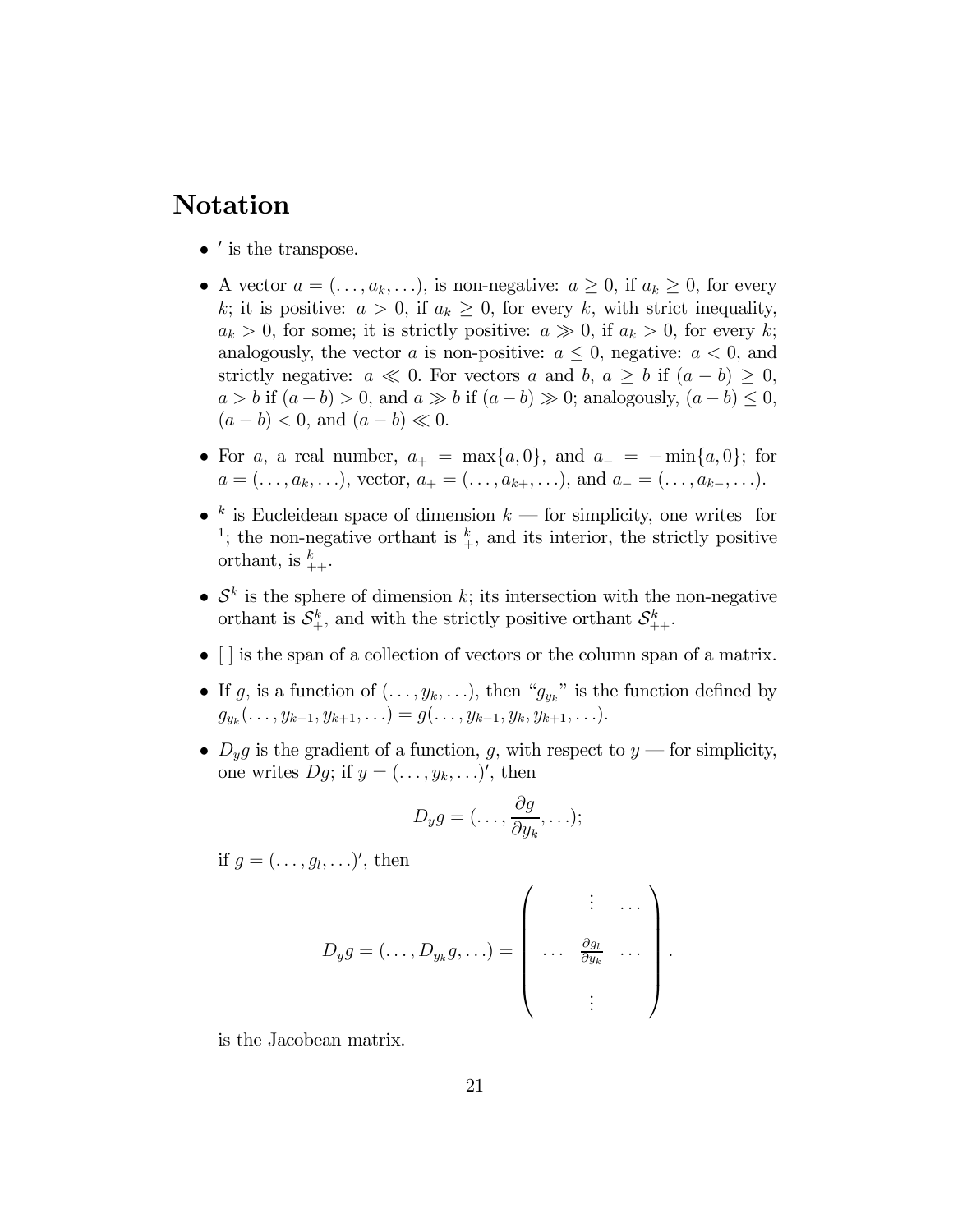•  $D_y^2 g$  is the Hessian matrix of second derivatives of a function, g, with respect to  $y$  — for simplicity, one writes  $D^2 g$ ; if  $y = (\ldots, y_k, \ldots)'$ , then

$$
D_y^2 g = \left(\begin{array}{ccc} \vdots & \dots \\ \dots & \frac{\partial^2 g}{\partial y_{k_1} y_{k_2}} & \dots \\ \vdots & \ddots \end{array}\right).
$$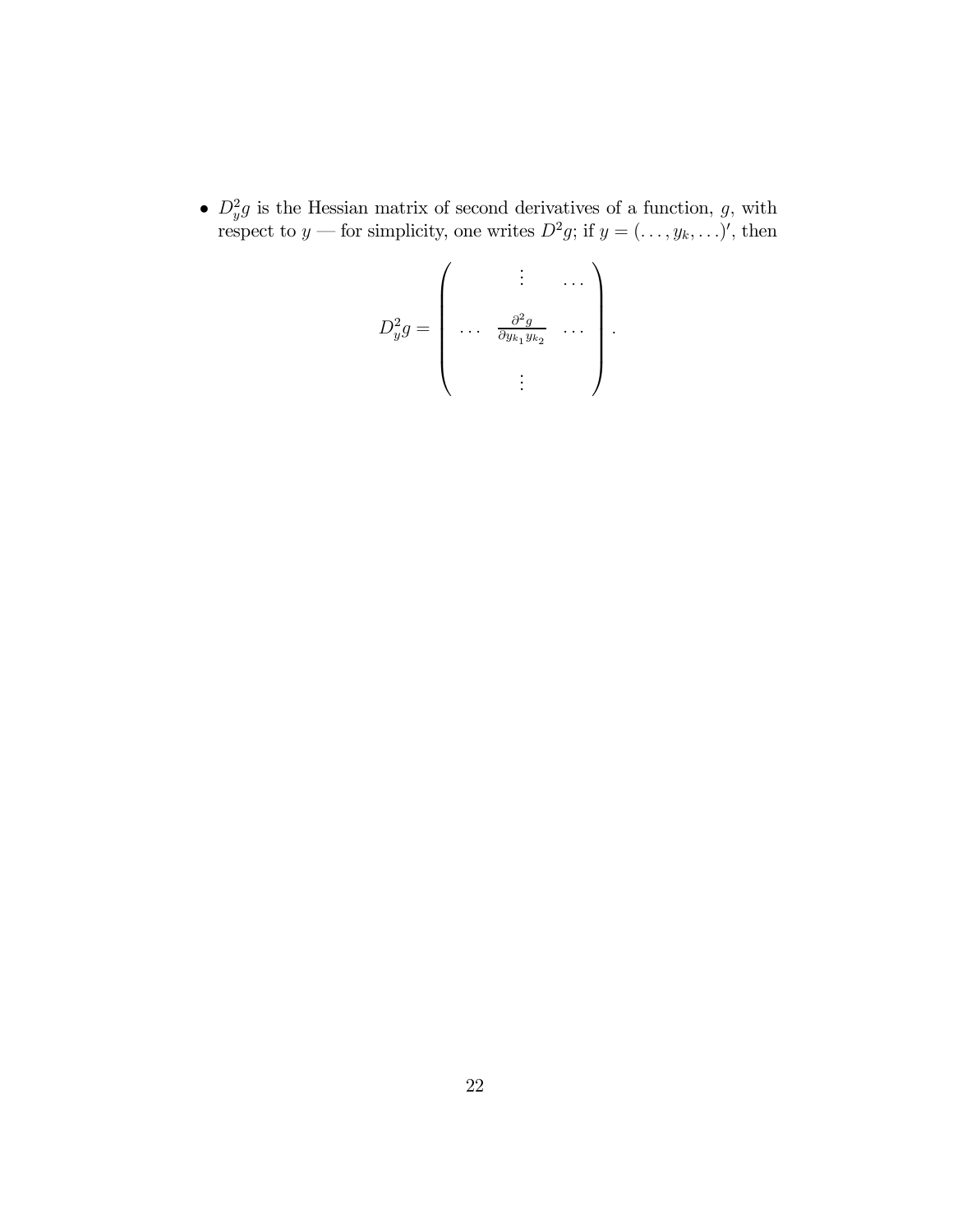# References

- 1. Abraham, R. and J. Robin (1967) Transversal Mappings and Flows, W. A. Benjamin.
- 2. Akerlof, G. (1970), "The market for lemons: quality uncertainty and the market mechanism," Quarterly Journal of Economics, 89, 488-500.
- 3. Arrow, K. J. (1951), "An extension of the basic theorems of classical welfare economics," in J. Neyman (ed.), Second Berkeley Symposium on Mathematical Statistics and Probability, 507-532.
- 4. Arrow, K. J. (1970), Political and economic evaluation of social effects and externalities, in M. Intriligator (ed.), Frontiers of Quantitative Economics, North Holland, 3-25.
- 5. Arrow, K. J. and G. Debreu (1954), "Existence of an equilibrium for a competitive economy," Econometrica, 22, 265-290.
- 6. Bisin, A., J. D. Geanakoplos, P. Gottardi, E. Minelli and H. M. Polemarchakis (2001), "Markets and contracts," Journal of Mathematical Economics, xx, xxx-xxx.
- 7. Carvajal, A. (2002), "Testable restrictions of general equilibrium theory in exchange economies with externalities," mimeo.
- 8. Citanna, A., A. Kajii and A. Villanacci (1998), "Constrained suboptimality in incomplete markets: a general approach and two applications," Economic Theory, 11, 495-522.
- 9. Citanna, A., H. Polemarchakis and M. Tirelli (2001), "The taxation of trades in assets," Working Paper No. 01-21, Department of Economics, Brown University.
- 10. Coase, R. H. (1960), The problem of social cost, Journal of Law and Economics, 3, 1-44.
- 11. Debreu, G. (1951), "The coefficient of resource utilization," Econometrica, 19, 273-292.
- 12. Debreu, G. (1970), "Economies with a finite set of equilibria," Econometrica, 38, 387-392.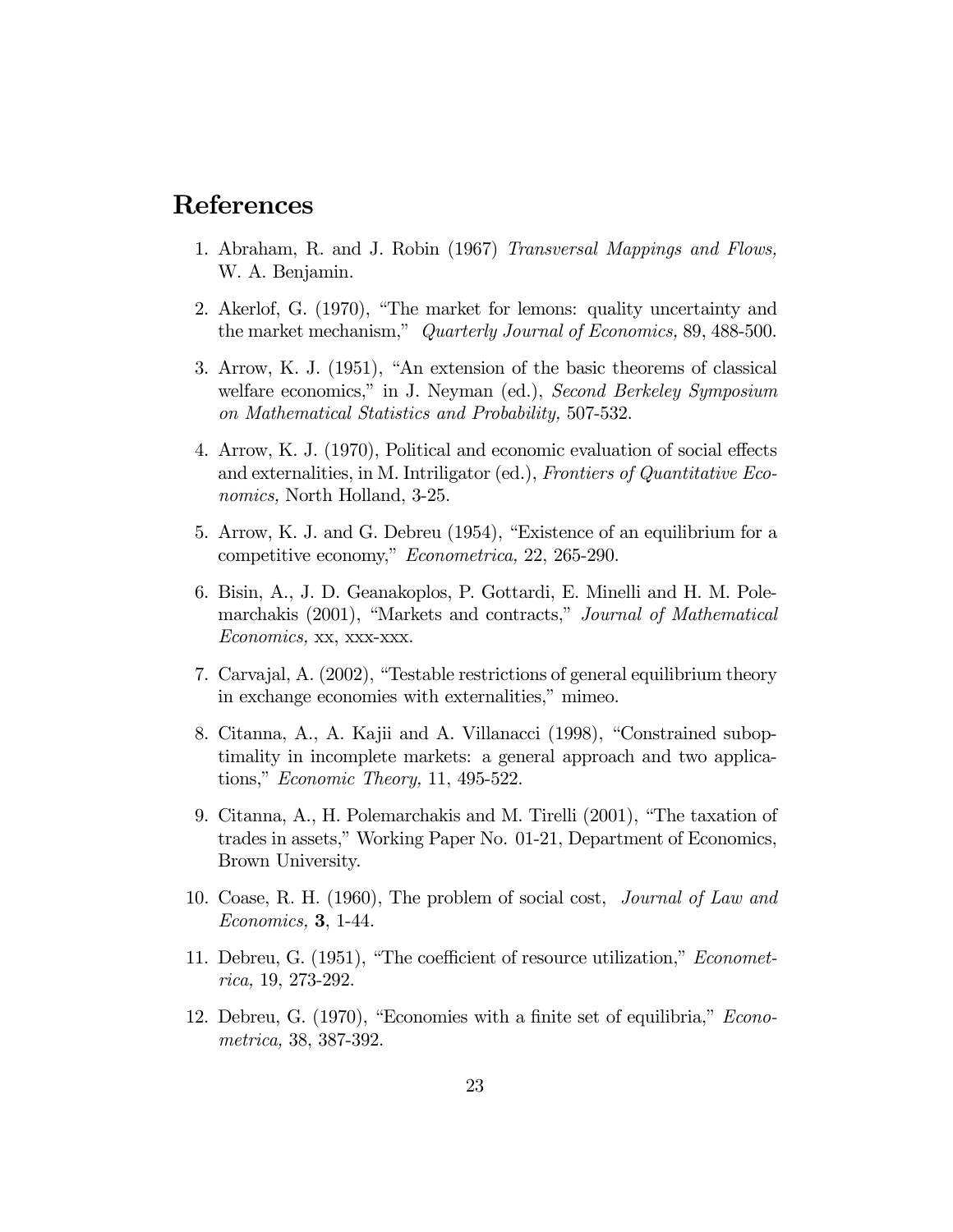- 13. Debreu, G. (1972), "Smooth preferences," Econometrica, 40, 603-615.
- 14. Debreu, G. (1976), "Smooth preferences: a corrigendum," Econometrica, 44, 831-832.
- 15. Diamond, P. A. and J. Mirrlees (1971) "Optimal taxation and public production," American Economic Review, 61, 8-27 and 261-278.
- 16. Diamond (1975), "A many person Ramsey tax rule," Journal of Public Economics, 4, 335-342
- 17. Geanakoplos, J. D. and H. M. Polemarchakis (1986), "Existence, regularity and constrained suboptimality of competitive allocations when the asset market is incomplete," in D. Starrett, W. P. Heller and R. M. Starr (eds.), Uncertainty, Information and Communication: Essays in Honor of K. J. Arrow, Volume III, Cambridge University Press, 65-96.
- 18. Geanakoplos, J. D. and H. M. Polemarchakis (1990), "Observability and optimality," Journal of Mathematical Economics, 19, 153-166.
- 19. Greenwald, B. and J. E. Stiglitz (1986), "Externalities in economies with imperfect information and incomplete markets," Quarterly Journal of Economics, 100, 229-264.
- 20. Guesnerie, R. (1977), "On the direction of tax reform," Journal of Public Economics, 7, 179-202.
- 21. Hurwicz, L (1972), "On informationally decentralized systems," in R. Radner and C. McGuire (eds), *Decision and Organization*, North Holland, 297-336.
- 22. Hurwicz, L (1973), "The design of mechanism for resource allocation," Americam Economic Review (Papers and Proceedings), 63, 1-30.
- 23. Hurwicz, L (1979), "On allocations attainable as Nash equilibria, Journal of Economic Theory, 21, 140-165.
- 24. Kübler, F., P.-A. Chiappori, I. Ekeland and H. M. Polemarchakis (20 02), "The identification of preferences from equilibrium prices: uncertainty," Journal of Economic Theory, 102, 403-420.